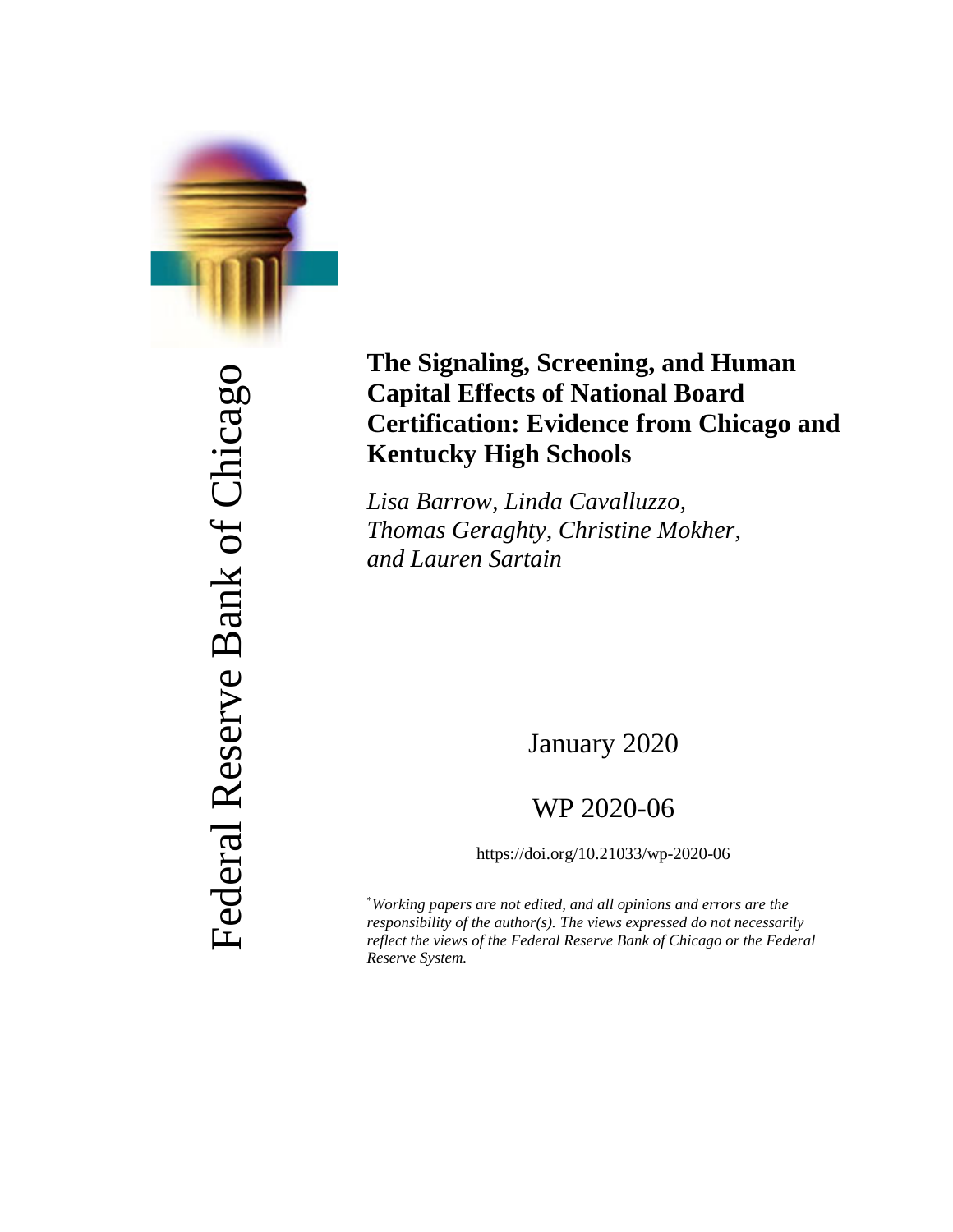# The Signaling, Screening, and Human Capital Effects of National Board Certification: Evidence from Chicago and Kentucky High Schools

# Lisa Barrow, Federal Reserve Bank of Chicago; Linda Cavalluzzo, CNA; Thomas Geraghty, CNA; Christine Mokher, Florida State University; and Lauren Sartain, University of North Carolina at Chapel Hill

# January 2020

The National Board for Professional Teaching Standards recognizes teachers who meet performance standards for "accomplished" educators. States and districts provide support for teachers to obtain this certification, which is considered an honor in the field. Using high school data from Chicago and Kentucky, we examine whether participation in the time- and resourceintensive certification process improves teacher productivity and, ultimately, if recognized teachers are of higher quality than their non-certified peers. We find the certification process itself did not increase teacher productivity. Further, we find mixed evidence on whether certified teachers are more effective at raising test scores than non-certified teachers.

Acknowledgements: We would like to thank the National Board for Professional Teaching Standards for providing background information, helping us to understand the certification process, and supplying data. This study also would not have been possible without the support and data provided by the Kentucky Department of Education, Chicago Public Schools, and the University of Chicago Consortium on School Research. We also thank Amanda McFarland and Kelly Vosters for analytic support, as well as seminar participants at the Federal Reserve Bank of New York/NYU Education Seminar Series, the Chicago Education Research Presentation series, various University of Chicago workshops, and the UChicago Consortium data group for thoughtful comments and suggestions. Authors are listed in alphabetical order. The views and opinions expressed in this paper do not necessarily reflect those of the Federal Reserve Bank of Chicago or the Federal Reserve System. Any errors are ours.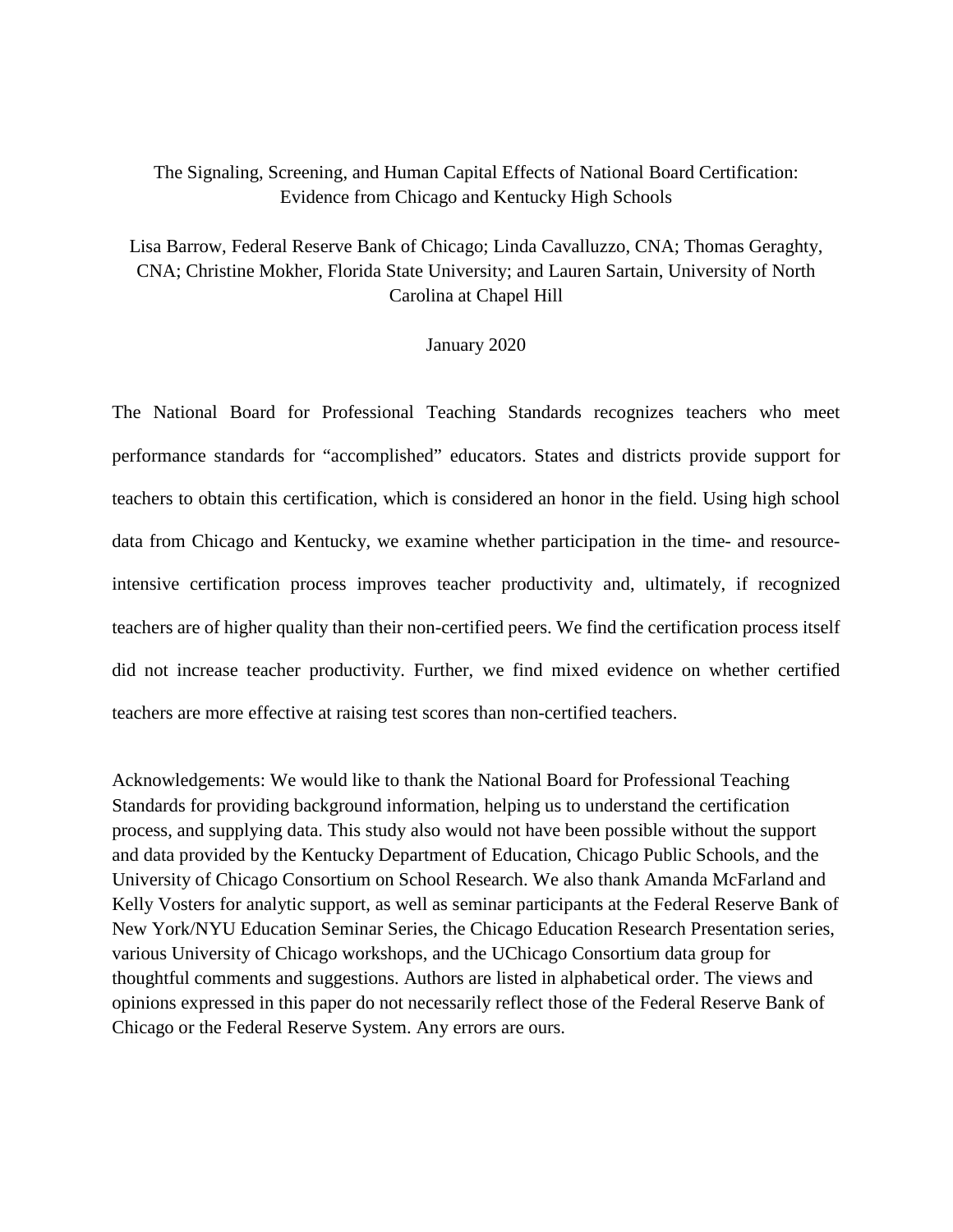# I. **Introduction**

One of the most important issues facing education policymakers in the United States is how to prepare students to be productive citizens in an increasingly competitive global economy. The international and national test scores of US teenagers suggest that there is room for improvement. For example, U.S. 15-year-old students perform poorly relative to their international peers in mathematics and science (Kastberg et al., 2016), and at the same time national trends in twelfth-grade test scores in mathematics have declined since 1998 (National Center for Education Statistics, 2015). Teachers are arguably the most important school-based input into student learning, and teacher quality varies considerably across and within schools (Aaronson, Barrow, & Sander, 2007; Goldhaber, 2002; Rivkin, Hanushek, & Kain, 2005; Rockoff, 2004). As such, several policies at the national level have focused on improving teacher quality as a strategy for improving student outcomes. In order to staff every classroom with a high-quality teacher, school districts and principals must be able to identify, hire, and retain high quality teachers and/or improve existing teacher quality with professional development. One means for doing this may be through the National Board for Professional Teaching Standards (NBPTS) certification, which was established in part to recognize exceptional teachers. In this paper, we examine the signaling and screening value of NBPTS certification, as well as the potential for the rigorous, resourceintensive, and time-consuming certification process to improve the productivity of teachers.

One major challenge in identifying high-quality teachers is that traditional measures of teacher quality are largely unrelated to any easily observable teacher characteristics, such as highest level of education (Clotfelter, Ladd, & Vigdor, 2007; Goldhaber, 2007); years of teaching experience beyond the first two or three years (Clotfelter et al., 2007; Goldhaber, 2002; Rivkin et al., 2005); or indicators of ability such as selectivity of undergraduate institution or test scores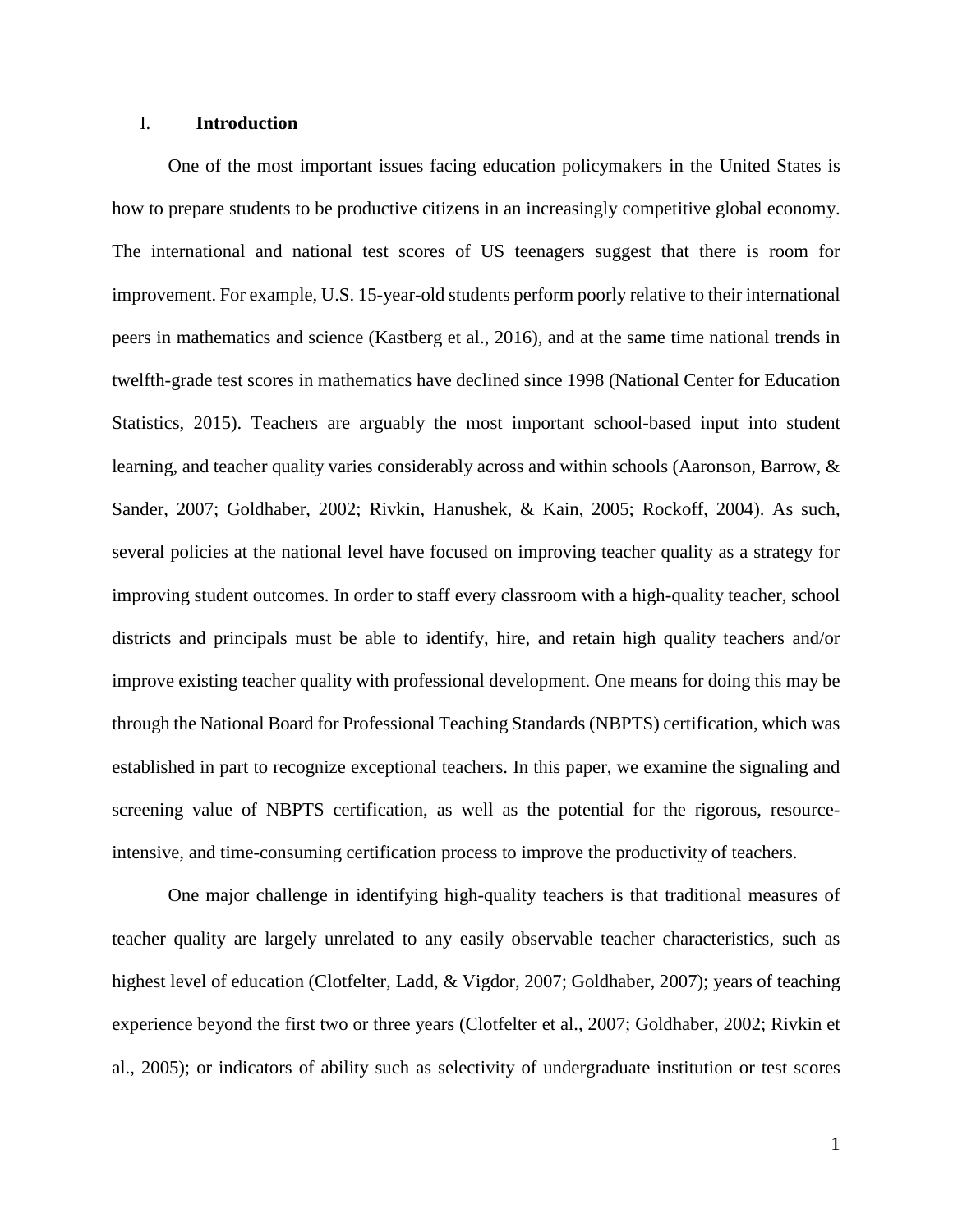(Goldhaber, 2002; 2007; Harris & Sass, 2007; Kane, Rockoff, & Staiger, 2008). Therefore, while teachers are important to the learning process and good teachers improve the outcomes of students, it is ultimately difficult to pinpoint specific attributes that identify high-quality teachers.

The NBPTS was established to help professionalize the field of teaching by providing an accepted definition of what "accomplished" teaching is and recognizing teachers who do their jobs well. As such, one way for teachers to demonstrate their skill level and successes in the classroom is by earning certification from NBPTS. Since being established in 1987, hundreds of thousands of teachers have participated in the NBPTS application process, more than 120,000 teachers have become National Board (NB) certified (NBPTS, 2019), and large financial investments have been made to further develop the certification program. As a result, there is a great deal of interest in identifying and measuring the full value to education systems of encouraging teachers to become NB certified. If NB certification has no impact on teacher quality and it cannot distinguish between lower- and higher-quality teachers, then much time and money is being wasted.

To investigate the value of NB certification and the certification process itself, we utilize administrative data for teachers and students from the state of Kentucky and the Chicago Public Schools (CPS). Specifically, we seek to answer the following questions:

- 1. Is NB certification an effective signal of teacher quality?
- 2. Does the NB certification process effectively screen candidates?
- 3. Does the NB certification process improve teacher productivity?

We find mixed evidence on whether NB certification is an effective signal of teacher quality. Once we account for school effects, having a NB-certified teacher in  $10<sup>th</sup>$  or  $11<sup>th</sup>$  grade has a modest effect on student test scores, whereas we find no effect in  $8<sup>th</sup>$  or  $9<sup>th</sup>$  grade. We also find mixed results on the value of NB certification as a screening tool. That is, successful applicants are, at best, slightly more effective at improving student test scores than unsuccessful applicants. Finally,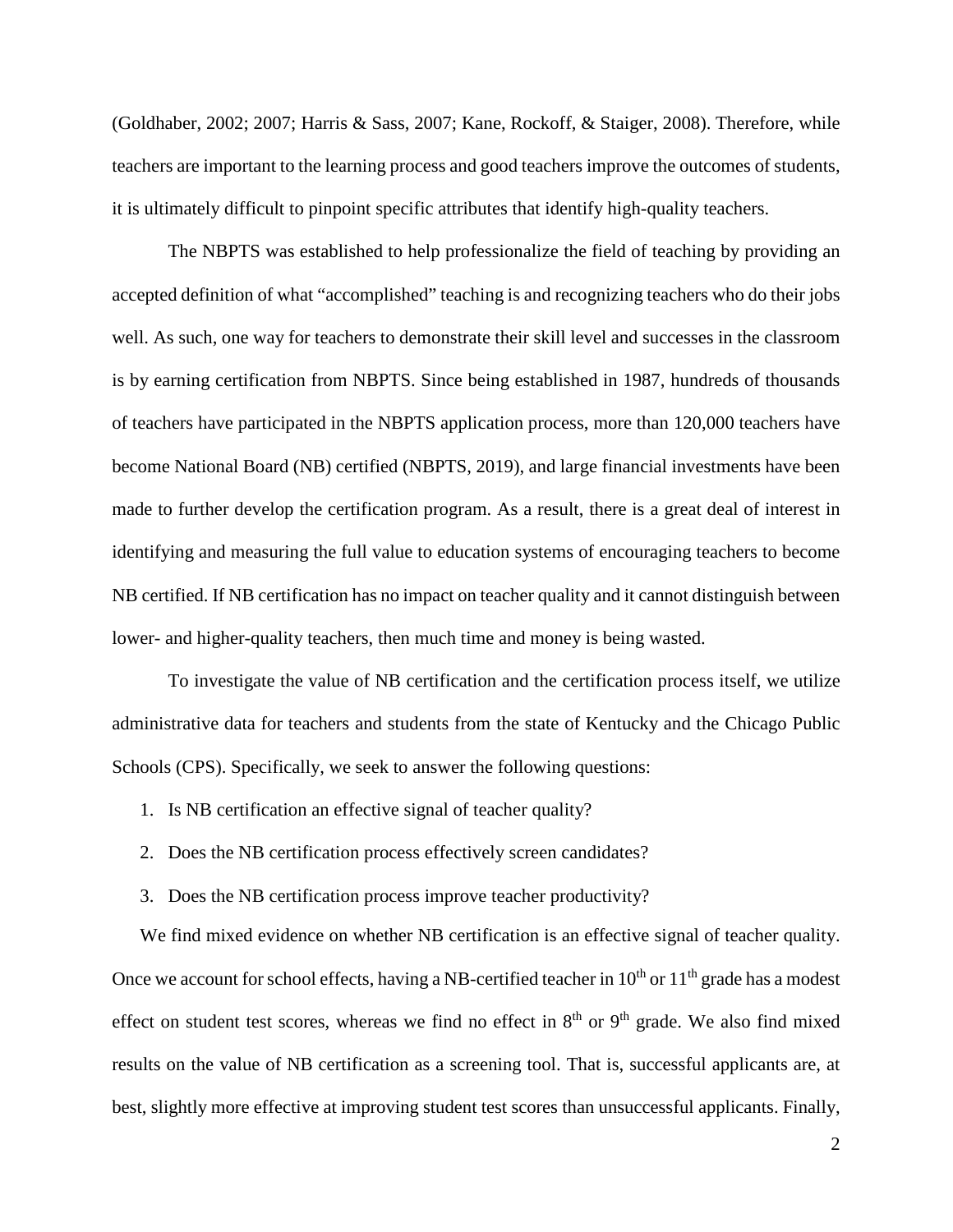we find no evidence that participating in the application process makes teachers more effective at improving student test scores. While test scores are only one outcome, given that time and resources are limited, these findings raise questions about whether teachers should be encouraged to pursue NB certification over other professional development opportunities.

We begin by outlining the potential role of NB in improving student learning and reviewing the relevant literature. Next, we describe the setting and the data sources followed by a description of the methods and findings from our analyses of student test scores. We conclude by summarizing the key findings, the limitations of this study, and the implications both for future research and for practice.

# II. **The role of National Board in improving student learning**

An original goal of NBPTS was to build an authentic assessment system that could reliably measure what experienced teachers should know and be able to do (Carnegie Task Force on Teaching as a Profession, 1986), resulting in a rigorous, multifaceted evaluation program. Applicants select from among 25 certificate areas, which are based on the age of the students taught (e.g., adolescence and young adulthood) and the subject area of instruction (e.g., Mathematics). To apply, teachers must assemble and submit a portfolio of specific materials including artifacts from their classroom instruction and student work, video of their classroom interactions with students, written reflections analyzing the instructional practice evident in the videos and student work, and provide evidence of their involvement in activities outside the classroom that benefit student learning. In addition, teachers must pass a computer-based assessment of their content and pedagogical knowledge in their specialty area (NBPTS, 2019).

During the period studied, the entire process could take from many months to nearly two years to complete, depending largely on when an applicant submitted her initial application.

3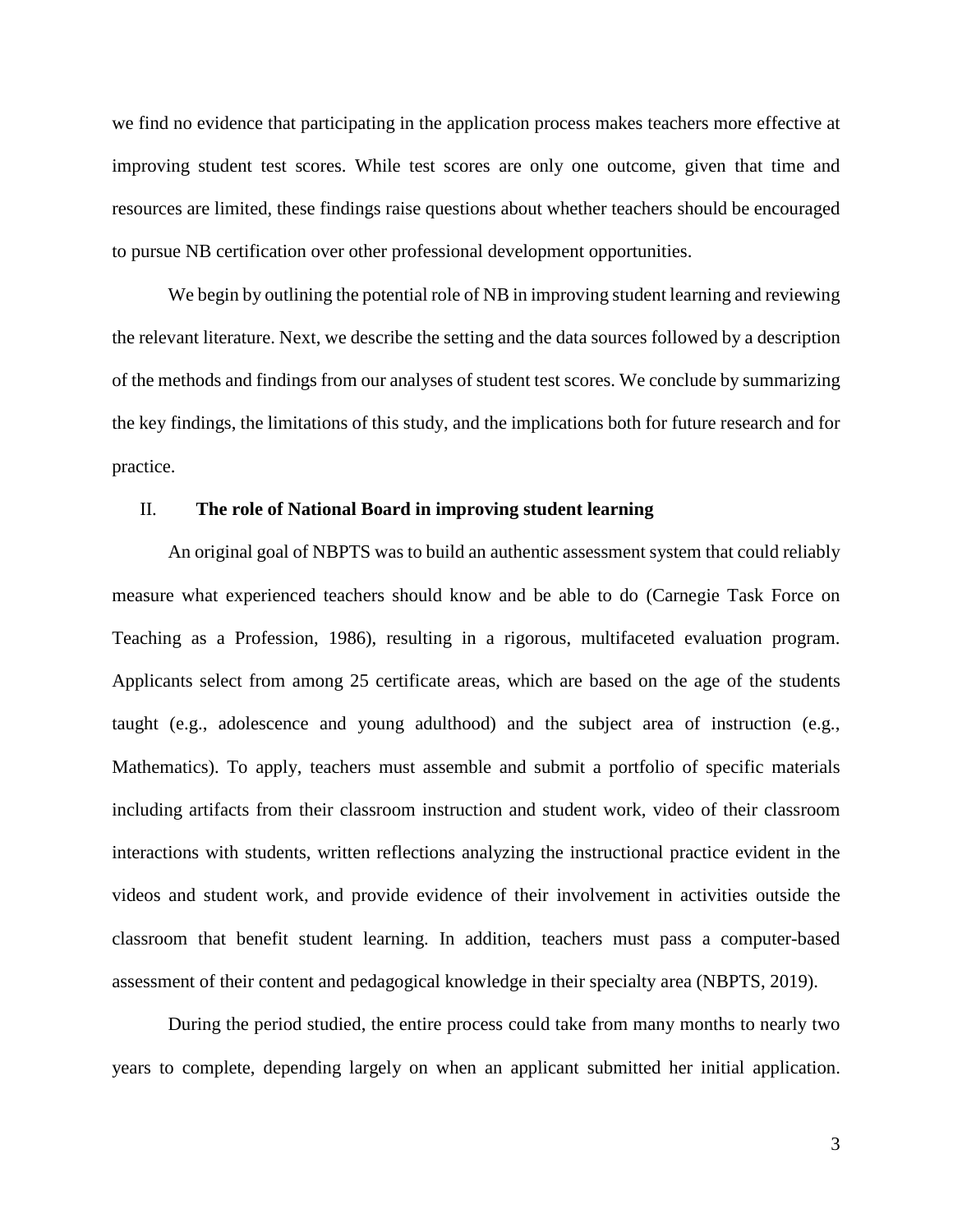Applicants submitted their application forms, fees, and proof of eligibility and began developing their portfolios sometime between February and December of the first year, and portfolio entries had to be completed by May of year two. Computer-based assessments were administered between March and June of the second year. In all, applicants had 16 months to complete all the requirements, with the caveat that no portfolio entry could be more than 12 months old. Applicants did not find out their certification status until November or December of year two.

In an evolution to the original process, teachers who did not pass all sections of the certification could reapply and resubmit materials for the section(s) they did not pass previously. The reapplication cycle was 1 year, as opposed to the initial 2-year application window. Once awarded, NB certification is valid for 10 years, at which point teachers must reapply if they are interested in maintaining their certification status although this is being replaced by a "Maintenance of Certification" process for certificates expiring after 2020.

Teachers who decide to apply for NB certification generally have many support options available to them. Until the 2013-14 application cycle, NBPTS offered a preparatory professional development program called "Take One!" that provided interested individuals with information about the certification standards and allowed teachers to submit one video portfolio entry for scoring prior to formally applying. Some districts and state departments of education, including the Kentucky Department of Education (KDE) and CPS, have central office staff members dedicated to helping teachers become NB certified, and many postsecondary schools of education offer programs to help teachers prepare for the rigors of NB certification. Teachers may also informally rely on colleagues to help them reflect on their practices and build their portfolio.

In Kentucky, the Kentucky Education Association offers professional learning opportunities for teachers interested in applying for certification or renewal. It also provides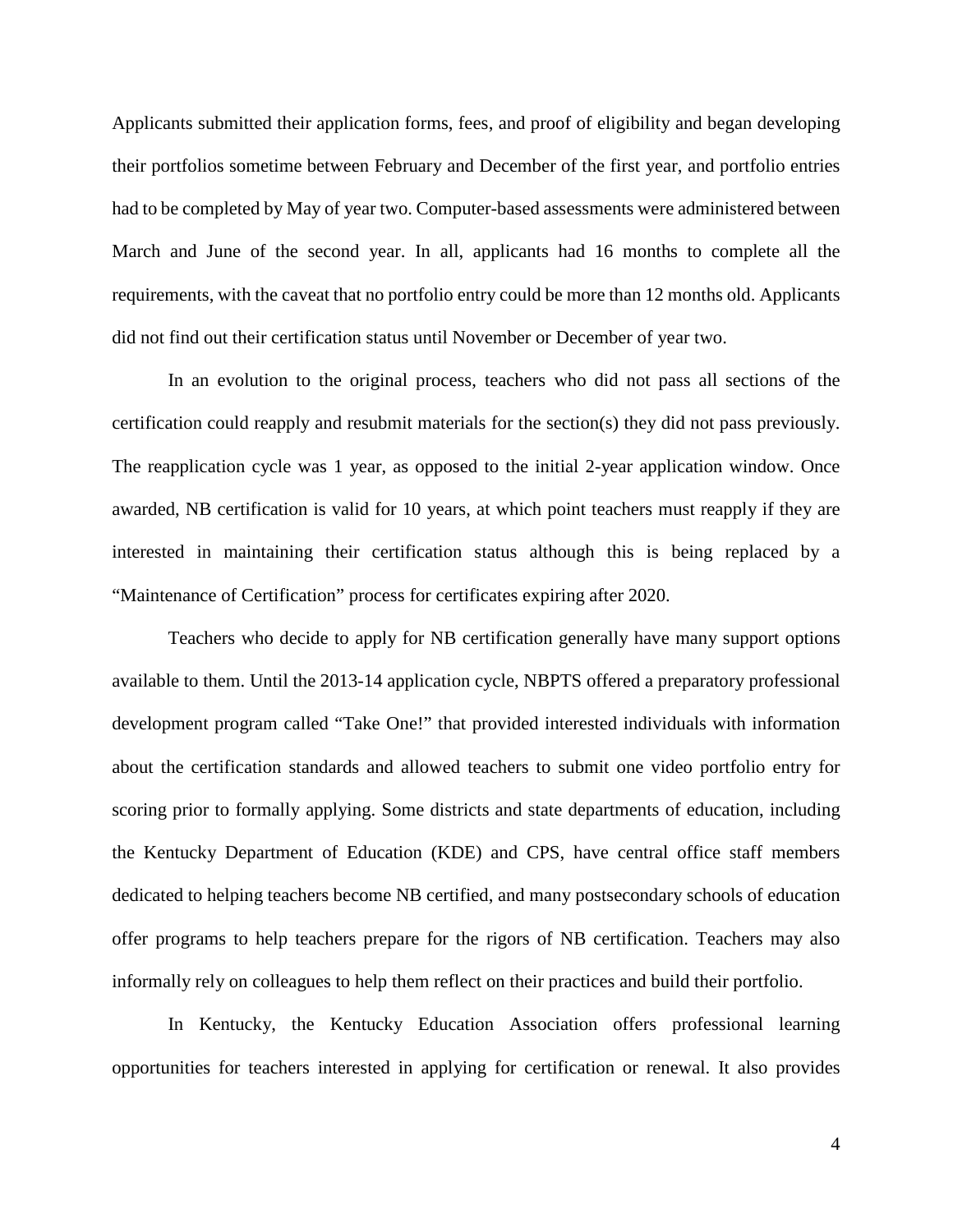training for educators who are interested in serving as mentors to NB candidates. Chicago teachers have at least two support options (one through the district and another through the teachers' union) for ongoing candidate support during the NB application process. These programs provide weekly or biweekly meetings for candidate teachers to come together to review and revise their portfolios, as well as counseling on whether or not the time-consuming process is a good fit for them.

We empirically test the main ways in which NB can improve the quality of classroom teaching. The first has been the subject of much academic research—that NB certification can serve as an indicator of teacher quality. This implies both that high-quality teachers apply for NB certification (the signaling effect) and that the NB certification process does a good job of screening applicants and awarding certification to the most qualified teachers (the screening effect). If certification is a good indicator of teacher quality, then principals and district administrators can use NB certification to inform their decisions about staffing and leadership roles for experienced teachers. Namely, given a large enough supply of NB–certified teachers, principals and school districts can improve average teacher quality by staffing a large number of teaching positions with NB teachers. Finally, NB certification might improve average teacher quality by changing and improving teachers' practices. In other words, perhaps the NB certification process itself develops teacher human capital, regardless of the application outcome.

## III. **Literature review**

The end goal of most education policy interventions is to improve student outcomes, and a primary mechanism for increasing student learning is to ensure that students are exposed to highquality teaching. Many researchers have studied the question of whether NB certification is indeed a good measure of teacher quality both by examining the extent to which NB certified teachers are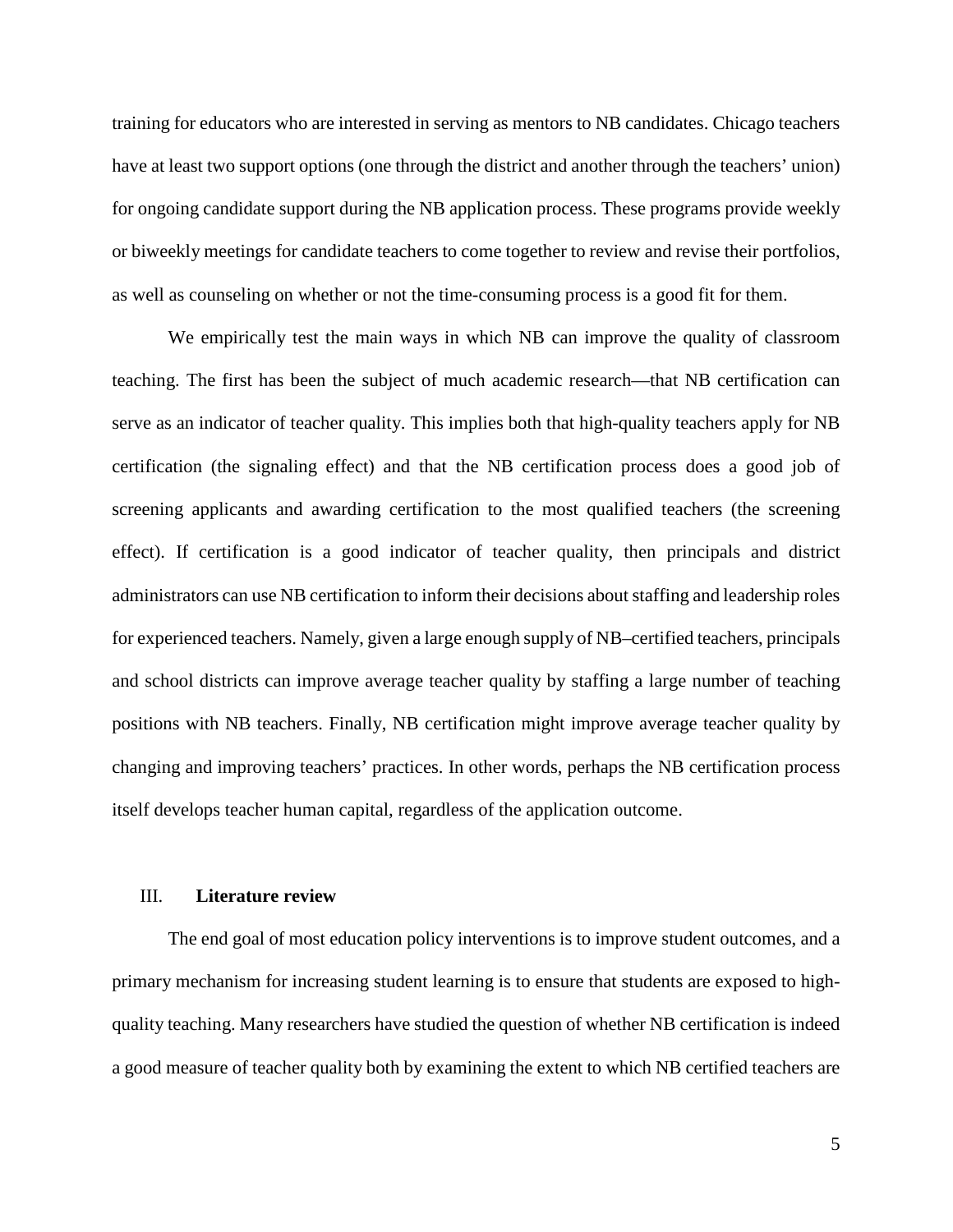high quality and the extent to which NB applicants who achieve certification are of higher quality than teachers who apply but fail to achieve certification. This second distinction is important because teachers self-select into the applicant pool. If only the highest quality teachers apply but certification is random, we would still find that NB certified teachers were higher quality than non-NB certified teachers. Additionally, any program that can also improve teaching quality among existing teachers is quite valuable as it can directly expand the pool of high quality teachers.<sup>[1](#page-7-0)</sup> There has been much less research on the potential for the NB certification process to increase teacher human capital.

# **a. Signaling framework**

As noted above, if NB certification identifies high quality teachers, then principals and school districts could use NB certification to allocate resources and staff more effectively. For example, some principals might target NB–certified teachers in the hiring process or use NB status to make class assignment decisions. Teachers might use NB certification themselves to signal to principals and districts that they are high quality teachers and in turn use the certification to get more desirable teaching assignments or other more favorable treatment in the teacher labor market.

Several studies have found evidence that obtaining NB certification has modest signaling value, i.e., that teachers with NB certification are indeed of slightly higher quality than teachers who are not certified (Cantrell, Fullerton, Kane, & Staiger, 2008; Cavalluzzo, 2004; Clotfelter, Ladd, & Vigdor, 2007; Cowan & Goldhaber, 2016; Goldhaber & Anthony, 2007; Horoi & Bhai, 2018). Most studies that identify the signaling effect of NB certification compare NB teachers and noncertified teachers, making statistical adjustments to account for the fact that teachers who

<span id="page-7-0"></span> $<sup>1</sup>$  Having a program such as NB certification may also have indirect effects on the number of</sup> high-quality teachers by encouraging teachers to enter or stay in the profession. Analysis of any such effects is beyond the scope of this paper.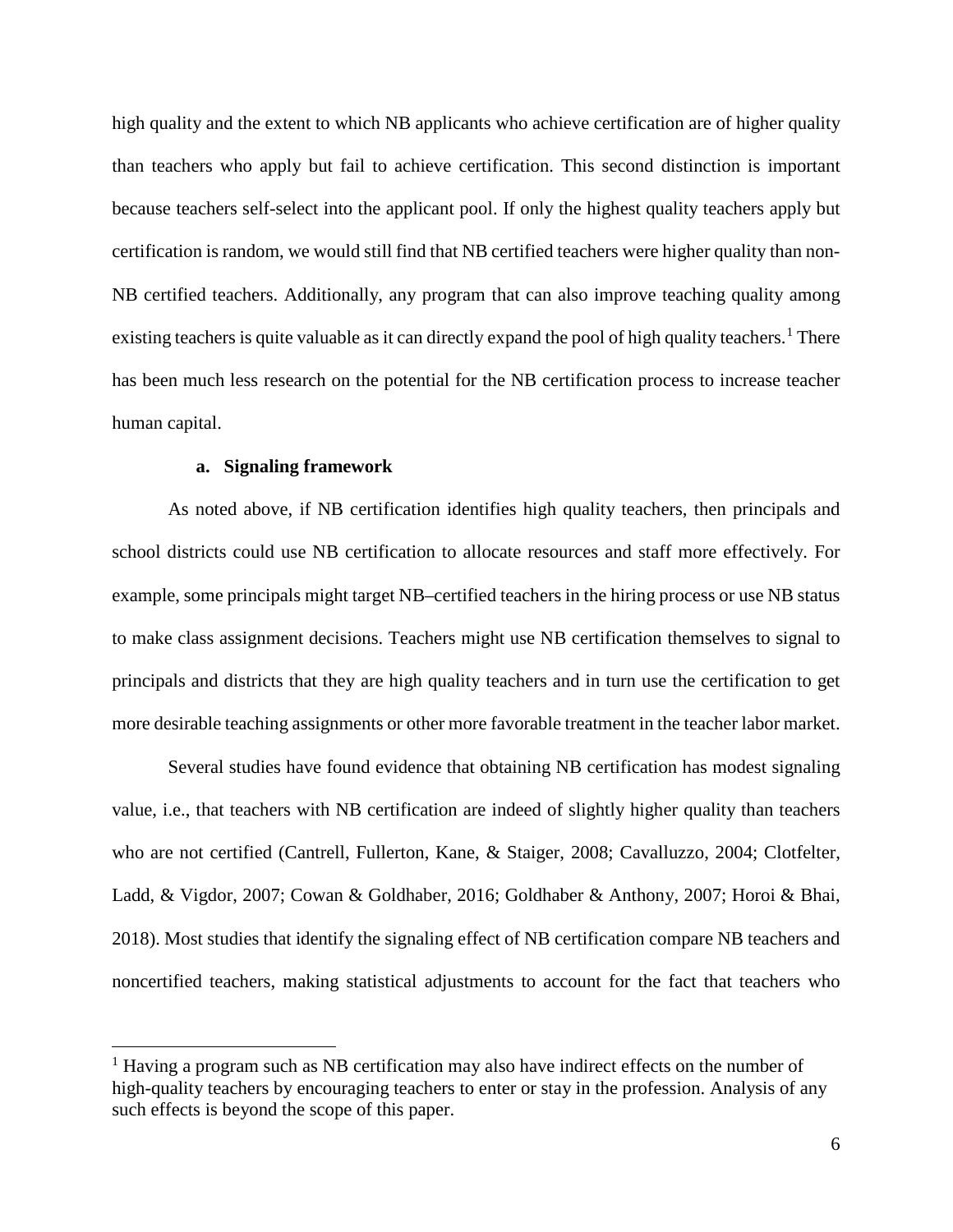participate in the NB certification process might otherwise differ from those who do not. The effect sizes estimated are generally small but statistically significant for reading and more mixed for mathematics (See McCaffrey and Rivkin (2007) for a review.).

# **b. Screening framework**

Research also suggests that the NB certification process is good at distinguishing moreeffective from less-effective teachers who apply for certification. In other words, NB–certified teachers are more effective, as measured by student achievement, than are applicants who complete the application process but do not achieve certification (Cavalluzzo, 2004; Clotfelter et al., 2007; Goldhaber & Anthony, 2007; Sanders et al., 2005). In general, these studies find that students taught by NB–certified teachers make statistically significant, larger test score gains than those taught by teachers who applied but were not certified. Effect sizes tend to be larger for math than for reading (Elliott, Koenig, & Hakel, 2008).

# **c. Human capital framework**

Finally, much less research has focused on whether the NB certification process itself can improve an applicant's teaching ability. An individual's human capital stock can potentially be developed through investment in education, training, and professional development activities; and in the case of teachers one would hope that this investment would lead to better outcomes (greater learning, for example) for their students. Overall, though, the literature shows little to no effect of most professional development programs on student outcomes (e.g., Harris & Sass, 2007; Jacob & Lefgren, 2004; Podgursky, Springer, & Hutton, 2010). In particular, much of the funding for professional development is spent on "one-shot" workshops or other events not shown to translate into improvements in student outcomes (Garet, Porter, Desimone, Birman, & Yoon, 2011).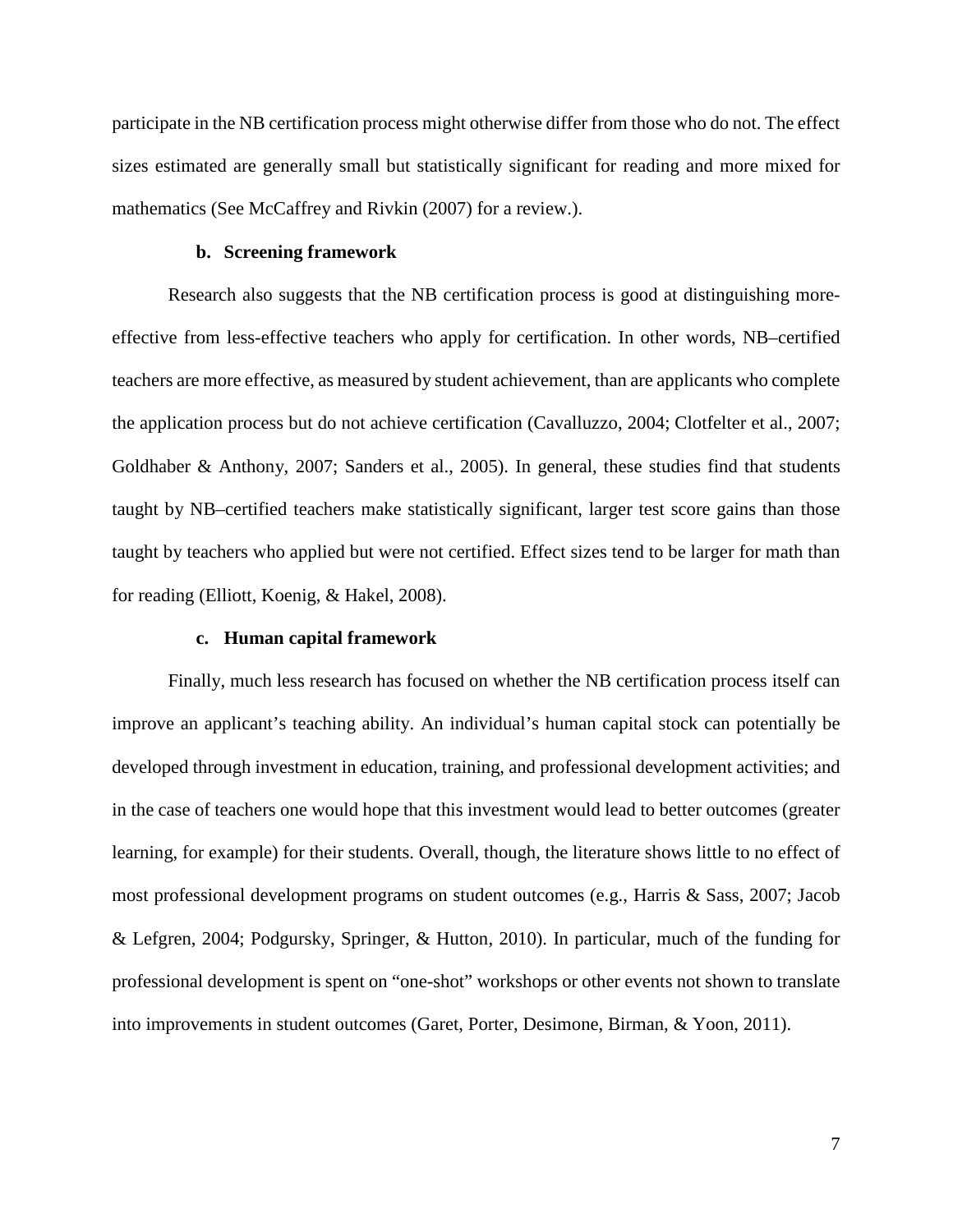However, as with any educational intervention, the quality of professional development varies, from good to bad and everything in between. Research on professional development in Chicago Public Schools suggests that teachers benefit most from training that promotes ambitious, intellectually challenging instruction; occurs frequently and over time; exposes the teacher to content in his or her subject area; and features developments in pedagogical techniques (Smylie, Allensworth, Greenberg, Harris, & Luppescu, 2001). The U.S. Department of Education defines high-quality professional development as sustained and content focused, aligned with state learning standards, and focused on developing an understanding of "scientifically proven" instructional techniques (Yoon, Duncan, Lee, Scarloss, & Shapley, 2007). Although the original motivation for NBPTS was not to build a strong professional development program, the certification process has the markings of one. The NB application process itself is sustained over time, and the application materials include a portfolio of lessons, assessments, and reflections prepared by the teacher and based on the students in his or her actual classroom. As a result, one might reasonably expect that participation in the NB certification process could improve a teacher's instruction and that better instruction would translate into better student outcomes.

Our primary question of interest, therefore, is whether participation in the NB certification process itself improves a teacher's effectiveness, regardless of whether or not the applicant achieves certification. In other words, is the NB certification process effective professional development? The extant literature leaves understudied, and unresolved, whether NB certification is more than a good signal of and screen for identifying high-quality teachers. Studies that try to capture human capital effects of NB certification compare different teachers who are at different stages in the certification process (before applying, applying, and after applying). They typically find that teachers' effectiveness declines marginally while they are applying, which could be a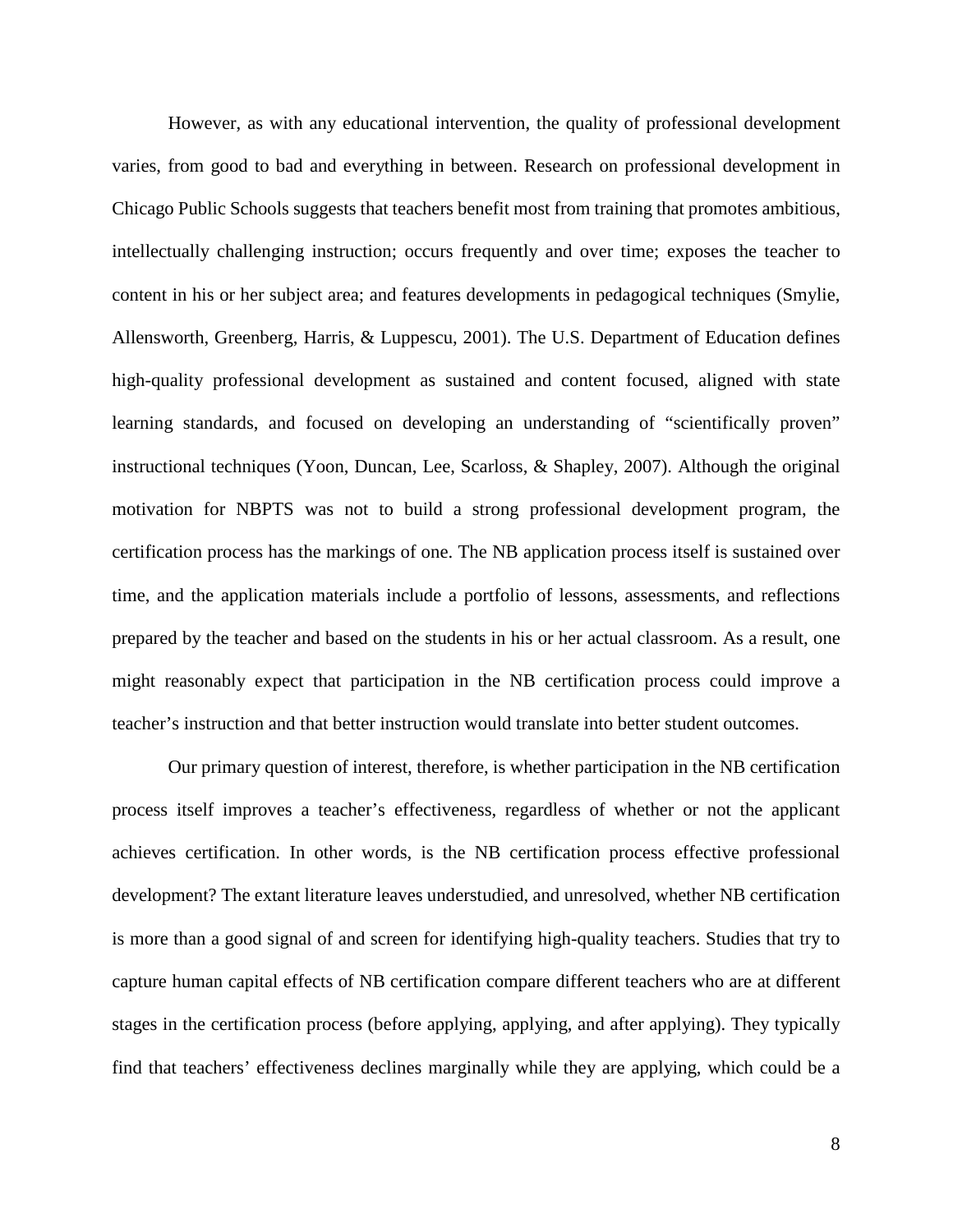result of their spending so much time and energy on their portfolio that it distracts from their teaching (Clotfelder et al., 2006; 2007; Goldhaber & Anthony, 2007; Harris & Sass, 2006; McCaffrey & Rivkin, 2007). These same studies produce mixed results about gains in teacher effectiveness after the application process ends. The primary limitations of the existing human capital research are that any observable gains in student learning might simply be due to certified teachers being better able to signal and sort into schools or to getting different teaching assignments after being certified. Namely, gains could be a function of certified teachers now teaching higher achieving students or in higher achieving schools. We propose a different approach to estimating the human capital effect: comparing an individual teacher to his or herself over time using a teacher fixed effects strategy. Although this approach has had limited use in the research literature (e.g., Harris & Sass, 2006), it should result in more accurate estimates of the ability of the NB certification process to increase teacher human capital.

# IV. **Data**

In order to study NB certification and in the human capital effects on teachers, we need large numbers of teachers entering the program. The state of Kentucky and the city of Chicago offer two such sites. Kentucky is an ideal state for this study. First, NB enjoys strong support there. Through the efforts of teachers and the financial support of the Teachers' National Certification Incentive Trust Fund, the state has become one of the largest producers of NB teacherss: in [2](#page-10-0)013/14, 2,925 or about 7 percent of the teaching workforce in Kentucky was NB certified.<sup>2</sup> This compares favorably with the national average of about 2 percent. To our knowledge, however, there has been no notable research on the effectiveness of NB teachers compared with noncertified teachers in the state. Kentucky is also appealing because while it is largely rural, it also has

<span id="page-10-0"></span> <sup>2</sup> Calculated based on data provided by NBPTS.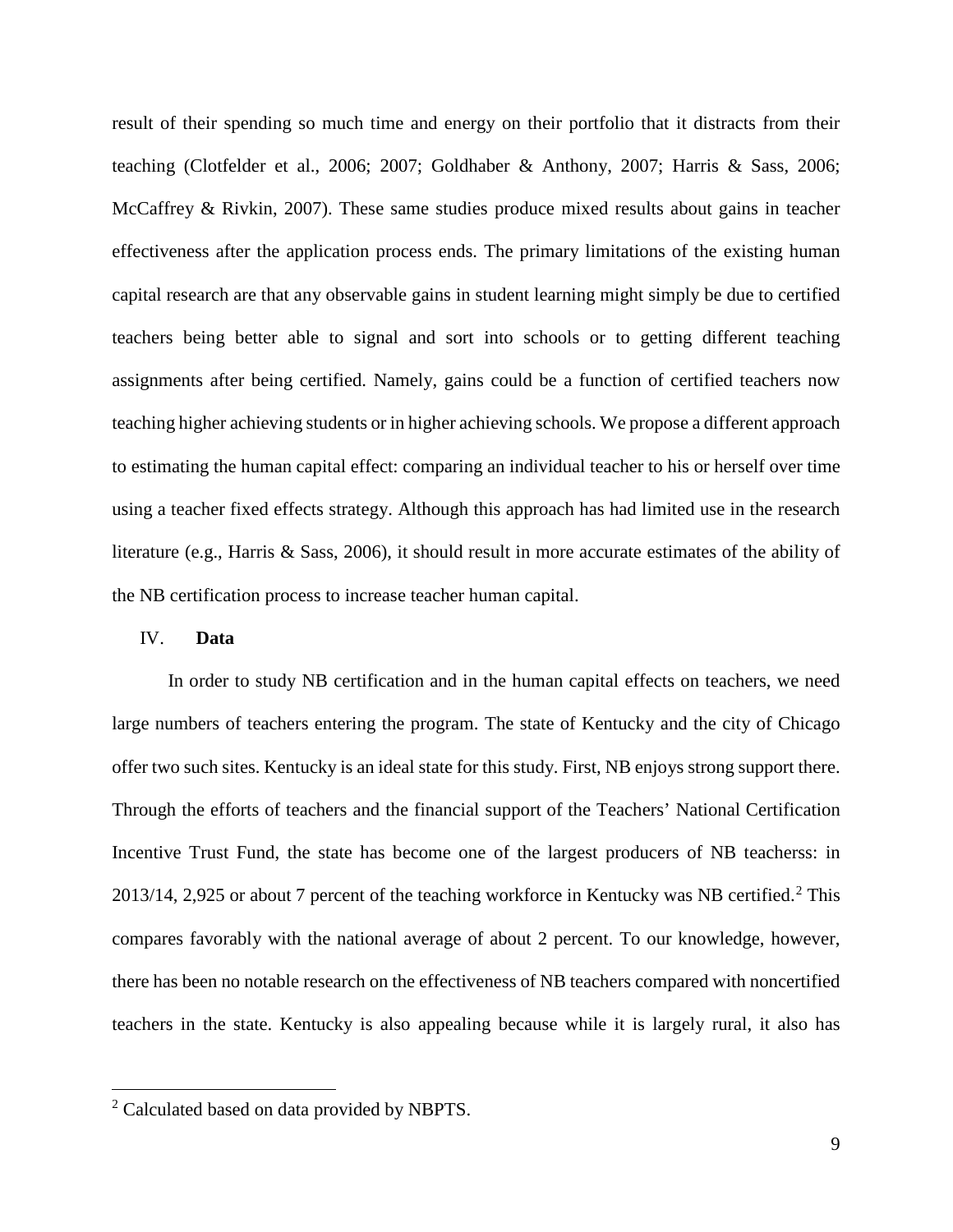suburban and urban centers, including the Louisville/Jefferson County metro area, with a 2010 population of about 750,000.<sup>[3](#page-11-0)</sup> Furthermore, Kentucky uses ACT's Educational Planning and Assessment System (EPAS) to monitor growth in student achievement over time, a test that is also administered in many other schools across the nation. The state has a longitudinal data system that uses unique identifiers to track students across the state and over time, and can be used to link students to their teachers, to the courses they enroll in, and to their statewide assessments.

As a large urban district, CPS provide an excellent complement to the Kentucky sample. The city of Chicago has a population of 2.8 million, and its school system is home to more than 1,700 NB teachers, or roughly one-third of all NB teachers in the state of Illinois.[4](#page-11-1) Like other large urban districts, CPS is racially and ethnically diverse. Like Kentucky, CPS also administered the EPAS for several years, and the district has a longitudinal data system that enables students to be tracked over time and linked to their teachers, courses, and test scores at the high school level.

# **a. Data sources**

Our analysis relies on administrative data from all public middle and high schools in the state of Kentucky and all public non-charter high schools in CPS linked to NB application data. Student-level data files were provided the Kentucky Department of Education and by CPS through the UChicago Consortium on School Research. These data files include school enrollment information, student course reports linked to the teacher of record for the course, test scores, and student demographic characteristics. In both locations, we have four years of data, allowing us to measure changes in student outcomes over time for two or three cohorts of students in Kentucky (depending on the test score outcome) and three cohorts in Chicago. In Kentucky, data are

<span id="page-11-0"></span><sup>&</sup>lt;sup>3</sup> Data from the U.S. Census [\(www.census.gov\)](http://www.census.gov/).

<span id="page-11-1"></span><sup>4</sup> Authors' calculation based on CPS (2014) and National Board Resource Center (2012).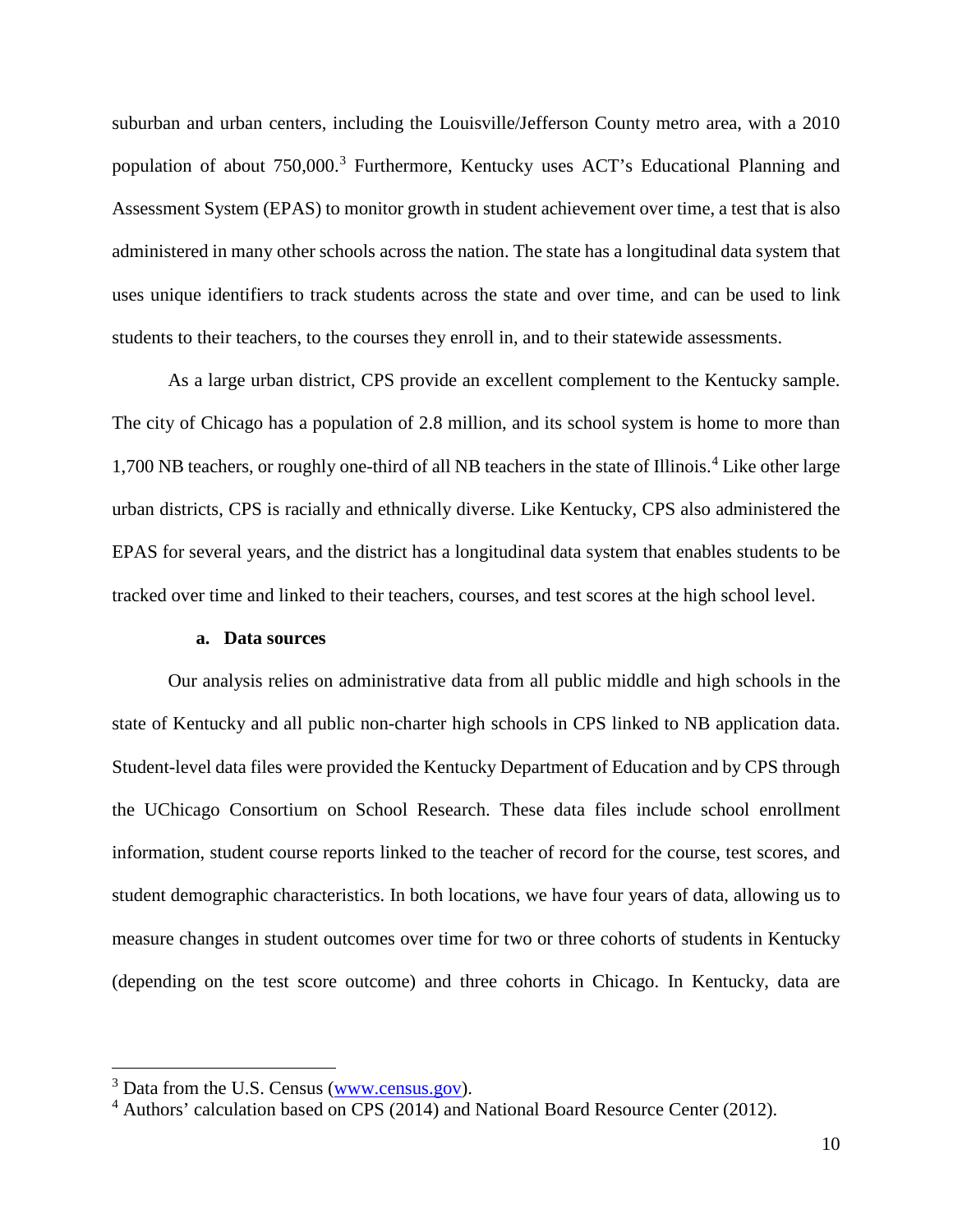available for school years (SYs) 2007/08 through 2010/11; in Chicago, data are available for 2008/09 through 2011/12. Application data from NBPTS covers all applicants in Kentucky or Chicago who were first-time applicants from the 2000-2001 through the 2012-2013 cohorts.

#### *i. Student test scores*

At the time, both CPS and Kentucky used EPAS, which consists of three tests: EXPLORE®, PLAN®, and ACT®. According to ACT, Inc., the tests are aligned so that the score of the next test in the series can be predicted based on the prior test score. Each test results in five sub-area scores: English, mathematics, reading, science, and writing. The composite score is the average of all of the sub-area scores except for writing. For the analysis, we use subject-level test scores for English, mathematics, and science. The EXPLORE is administered in the fall of grade 8 in Kentucky and the fall of grade 9 in CPS. In both locations, the PLAN is administered in the fall of grade 10; and the ACT is administered in the spring of grade 11. One challenge to estimating the impacts of teachers on these student test scores is that many students will have multiple teachers between two test administrations making it difficult to attribute test score growth to a particular teacher. This is particularly challenging in Kentucky where students may have multiple teachers for the same subject over the course of a single academic year.

One advantage of using a nationally normed test series such as EPAS is that we can directly compare students in Kentucky and CPS to each other and to students across the country. The average ACT score in the Kentucky analysis sample is 18.8 compared with an average ACT score of 17.5 in the CPS analysis sample and 21.0 nationally in 2010. We standardized the scale scores for each subject test by subtracting the national mean score on the corresponding test from the student's test score, and then dividing by the national standard deviation. The results can be interpreted as effect sizes in standard deviation units. The standardization also allows the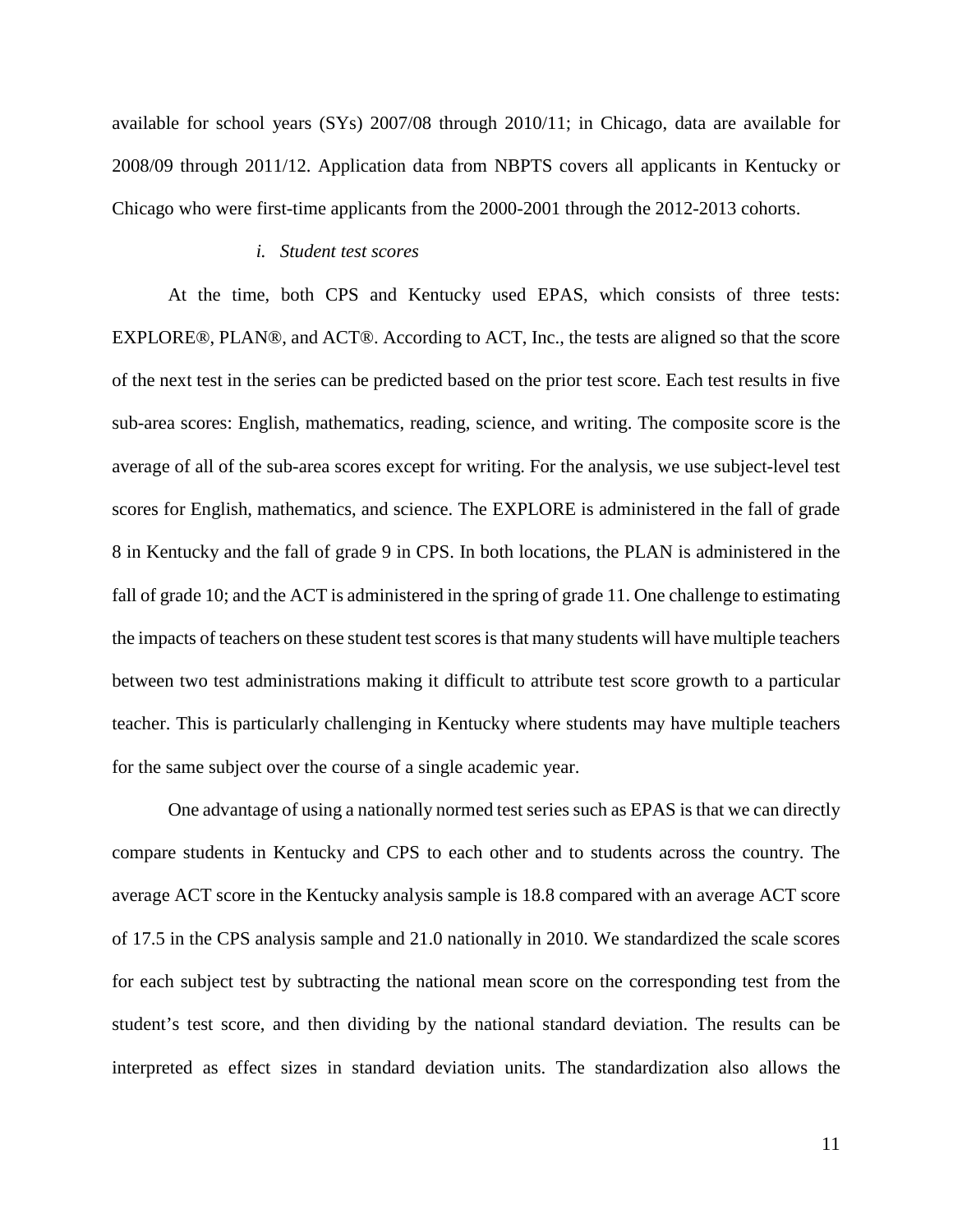magnitude of the effects to be directly compared across subject areas, test (EXPLORE, PLAN, ACT), and locales (CPS, Kentucky). Results are examined separately for English, math, and science. We also examine the results for the three subjects pooled.<sup>[5](#page-13-0)</sup>

All models are value-added models (described below), so we control for each student's prior test score in order to attribute growth between the two test points to a teacher. We conduct two sets of analyses for this study: the first uses the EXPLORE as a pretest and the PLAN score as the outcome measure; the second analysis uses the PLAN as a pretest and the ACT score as the outcome. The analysis sample includes only students who have both pretest and posttest scores.<sup>[6](#page-13-1)</sup>

# ii. Student information

Both CPS and Kentucky administrative data on students include basic demographic information, such as gender and race/ethnicity, as well as socioeconomic status (based on free/reduced-price lunch (FRPL) eligibility) and special education status (students with Individualized Education Programs). Date of birth was used to calculate each student's age at the beginning of each school year. In addition, Kentucky has an indicator for English as a Second Language (ESL) status, and the number of days the student was absent during the school year.

The analytic sample in Chicago includes 69,741 students for the PLAN analysis and 48,546 for the ACT analysis. In Kentucky, the sample sizes are 80,490 for the PLAN and 114,465 for the ACT. (Some 34,903 Kentucky students are in both the PLAN and the ACT samples.)

In Table 1 we present average characteristics for students in our analysis sample for three mutually exclusive subgroups—students who had at least one teacher who ever achieved NB

<span id="page-13-0"></span><sup>&</sup>lt;sup>5</sup> We did not examine test scores in reading or writing because those topics do not align to a specific teacher.

<span id="page-13-1"></span> $6$  The majority of students took each test one time; however, if a student has more than one test score, we use the score from the date of the earliest test, so the results are comparable to students who took the test only once.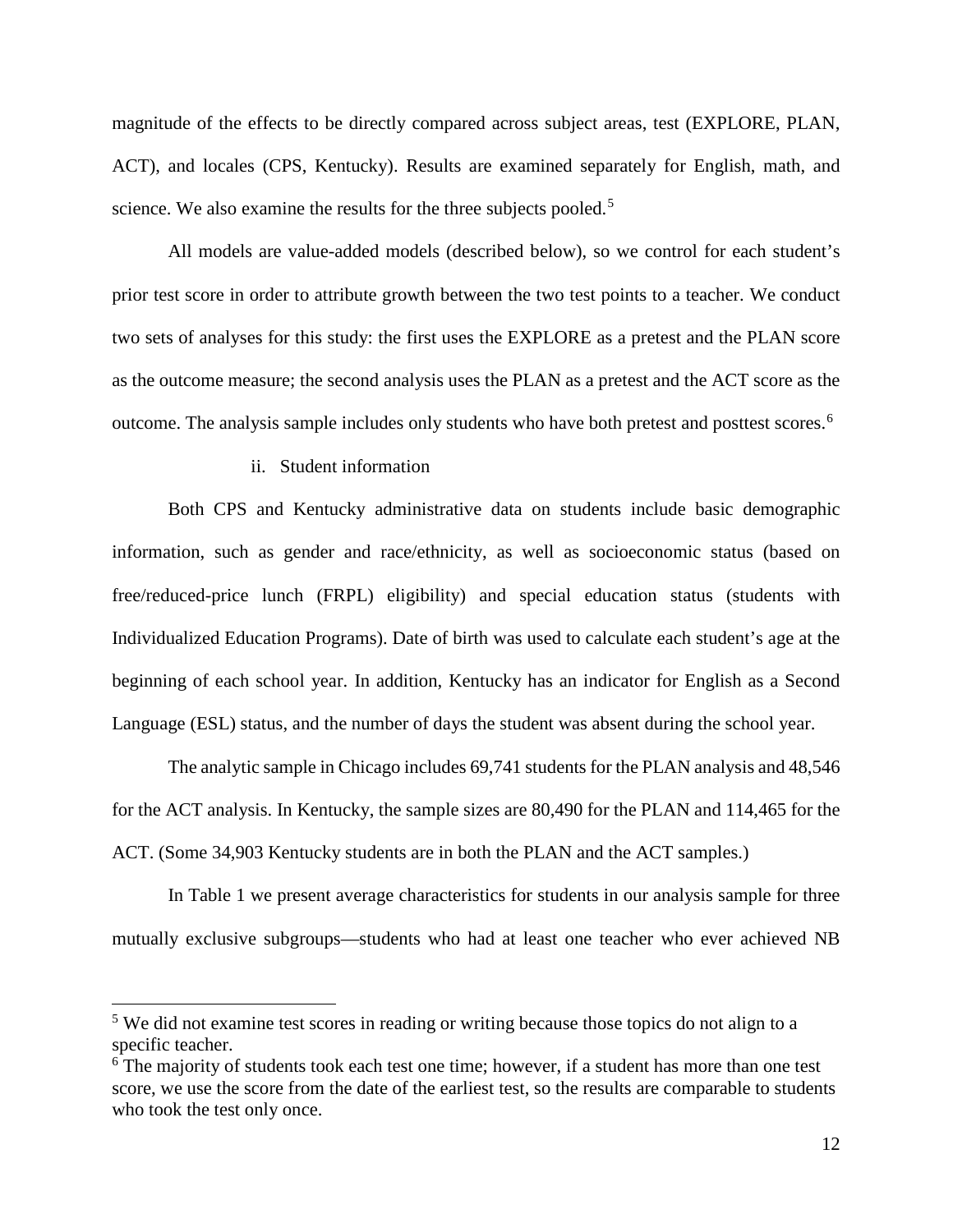certification, students who had at least one teacher who applied by did not achieve NB certification (and no successful NB applicant teachers), and those who had only teachers who had never applied for NB certification. The top panel presents these characteristic means for the students based on their 9<sup>th</sup> grade teachers (in CPS) or their  $8<sup>th</sup>$  and 9<sup>th</sup> grade teachers (in Kentucky) while the bottom panel presents characteristic means for students based on their  $10<sup>th</sup>$  and  $11<sup>th</sup>$  grade teachers. In all cases, we see that students who spend at least one semester with a NB certified teacher are positively selected. In particular, CPS students with a NB certified teacher score 0.1 standard deviations above the national average on the EXPLORE compared with 0.4 standard deviations below the national average for students who have at least one teacher who failed to achieve NB certification and 0.5 standard deviations below the national average for students who have only teachers who have never applied for NB certification. In addition, compared with teachers who have not applied for NB certification, CPS NB certified teachers are in classrooms with students who are less likely to be Black, more likely to be white, less likely to be eligible for free or reducedprice school lunch, and less likely to be classified as special education students. In Kentucky, NB certified teachers are also less likely to have free or reduced-price school lunch or special education students than non-applicant teachers. However, in Kentucky NB certified teachers are more likely to have Black students and less likely to have White students. This is likely due to a greater number of NB certified teachers in more urban areas where there is greater ethnic diversity. As a result, we control for student demographic characteristics and include prior test score observations to attempt to control for the fact that students are not randomly assigned to teachers and that NB certification may even change the type of students in a teacher's classroom. To the extent that prior test scores and student characteristics do not fully account for strategic assignments of students and teachers, our estimates may be biased. We return to this point when we discuss the results.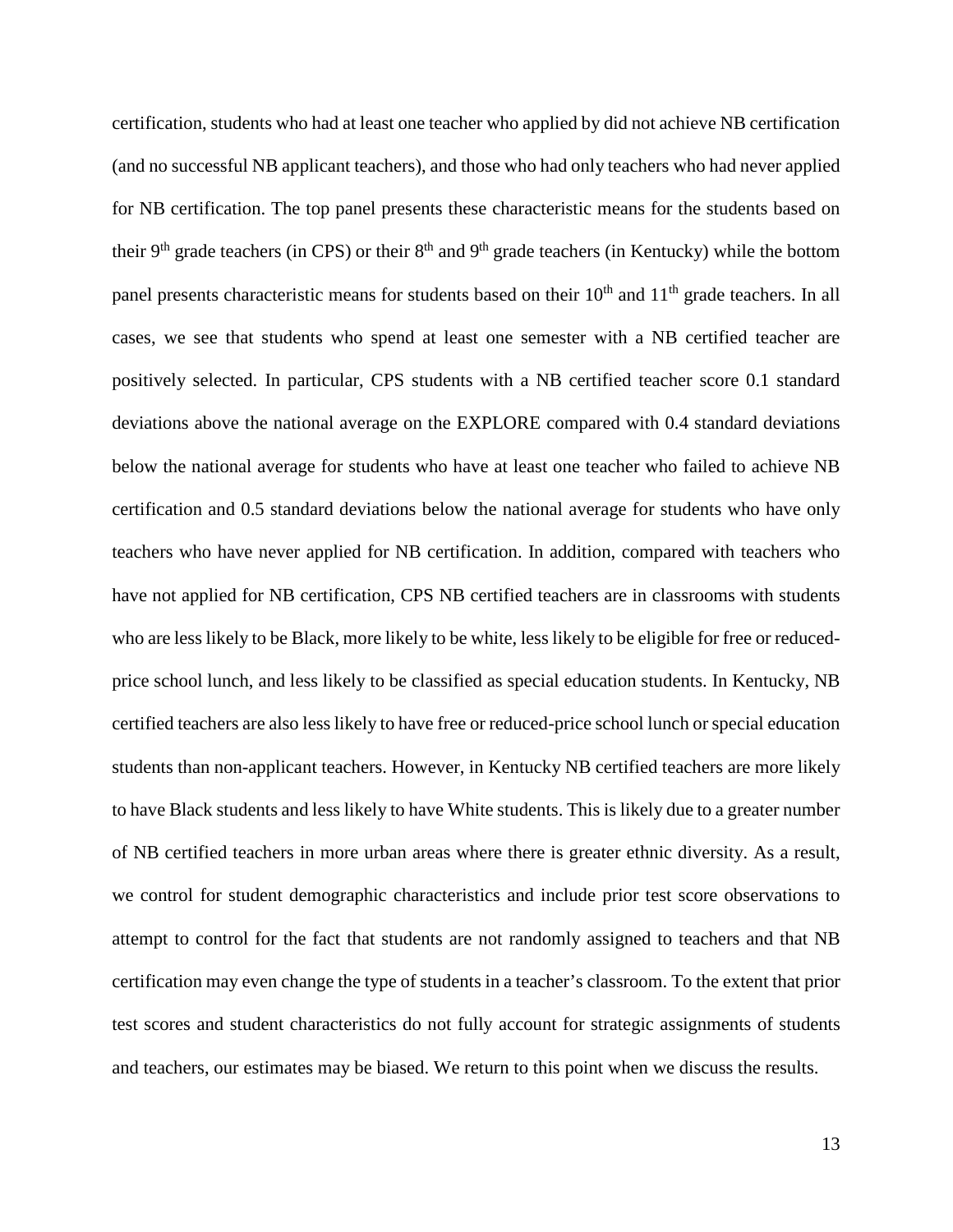# iii. Teacher information

NBPTS provided certification application data for teachers in CPS and Kentucky starting with the 2000 applicant cohort and ending with the 2012 applicant cohort. These data include application date(s), number of times applied, and the final status of each application – achieved, not certified, or applicant withdrew application – for teachers of all subjects and grade levels. We also have information about the subject area and age category for certification. Over this 13-year period, there were 4,658 unique applicants from CPS, and 44 percent of them achieved NB certification. From Kentucky there were 4,746 unique applicants, and 54 percent of them achieved NB certification. Most applicants applied one time (71 percent for CPS, 67 percent for Kentucky); about 1 percent of teachers applied more than three times.

There is no unique teacher identification number that can be used to link the NBPTS data with the teacher records in the administrative data files from CPS or KDE. Instead, we matched the records using teachers' first names, last names, and email addresses. We started by identifying any exact matches in either address or first and last name in both files. Then we looked for cases where the names were similar but not exact. We manually checked these records and compared other characteristics in the two files, such as school name and subject area, to determine whether the records appeared to belong to the same person. The match rate is expected to be less than 100 percent because the administrative data files include only public school teachers, while the NBPTS data include other applicants such as administrators and private school teachers. For the years of our analysis, the match rate is 83 percent in Kentucky and 78 percent in Chicago.

In order to link students to their teachers, we used transcript files that account for all the courses in which a student enrolls and the teachers of each course. For both CPS and Kentucky, we include only teachers of core English, mathematics, and science courses in the analysis. If the

14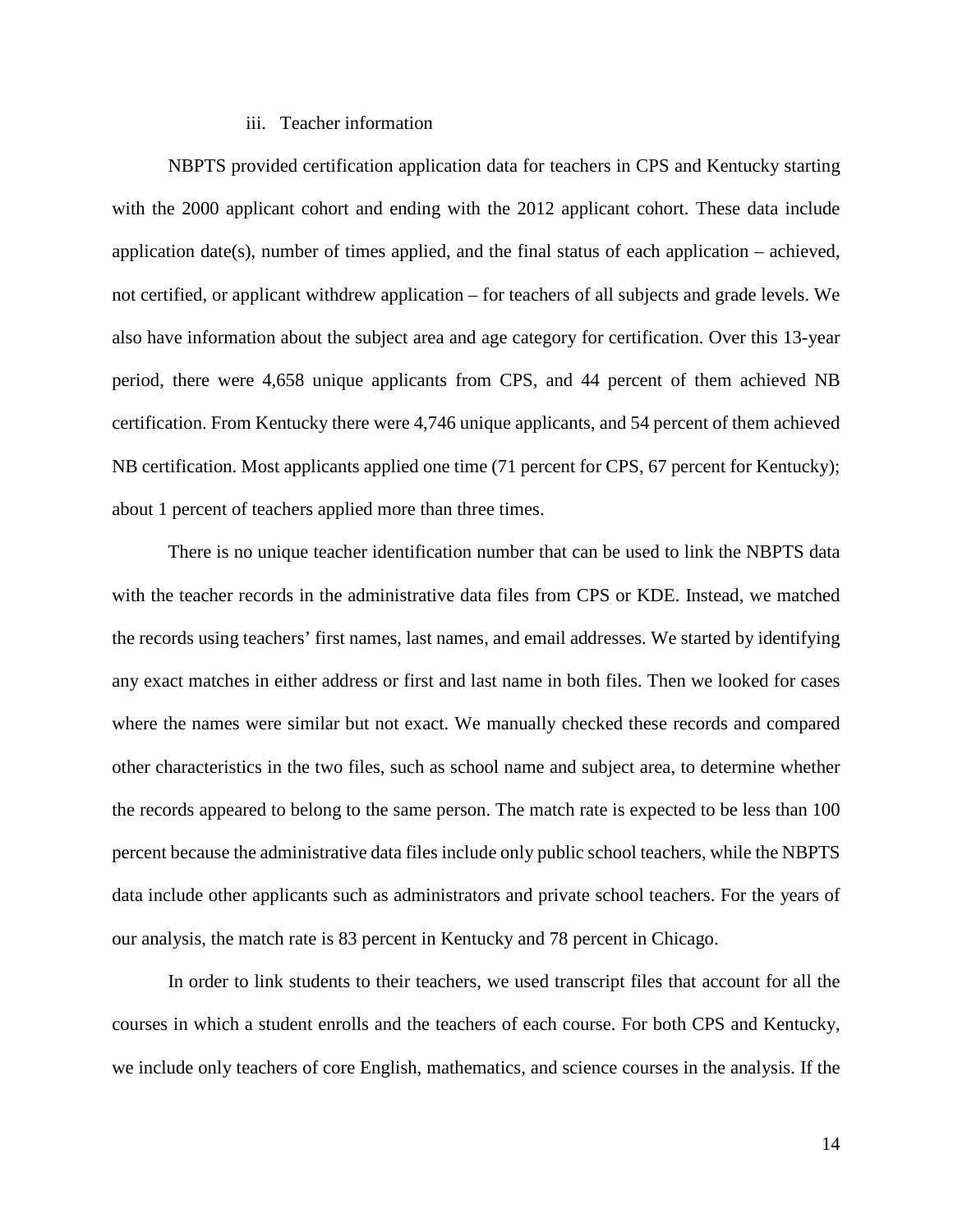student took both a core course and an elective course in a particular subject area, we included the record from the core course in the analysis and included an indicator variable to reflect that the student was also enrolled in an elective course in the same subject area.

Students who have more than one core course in the same subject area taught by more than one teacher were flagged as having multiple teachers as were students who had only one core course that was taught by multiple teachers. Conversely, students without any courses in the core subject area were flagged as having no teachers. While we cannot identify the individual teacher responsible for teaching these students in those particular semesters/years, we do not want to drop them from the analytic dataset.

For CPS, we also have access to teacher personnel data which we use to assess how teacher characteristics differ between teachers who apply for NB certification (both those who are successful and those who are not) and teachers who never apply for NB certification. We present these characteristics by NB applicant status in Table 2. Compared with both applicants who are not successful and non-applicant teachers, NB certified teachers are less likely to be Black and more likely to be white. NB certified teachers are also more likely to hold a master's degree. Among applicant teachers, those who successfully achieve NB certification have fewer years of experience teaching in CPS on average compared with those who do not achieve NB certification, and male applicants are somewhat less likely to achieve than female applicants.

## iv. School information

Most of the school-level data for Kentucky come from the Common Core of Data housed at the U.S. Department of Education's National Center for Education Statistics. These data provide publicly available characteristics about each school across the country and can be aggregated up to the district, state, or national level. Covariates include school size, student-teacher ratio, student-

15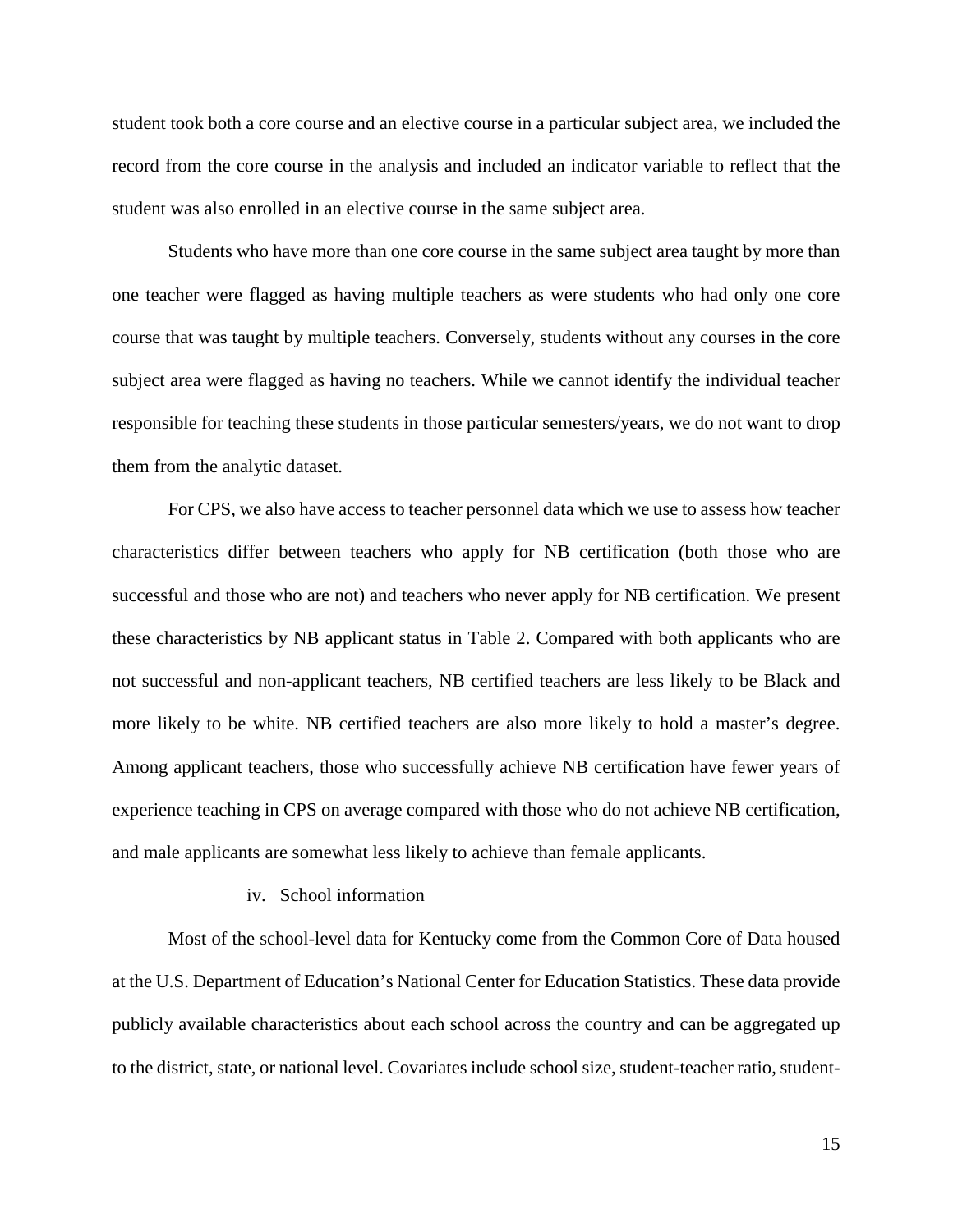administrator ratio (district level), percent Black students, percent Hispanic students, percent FRPL students, per pupil spending (district level), and school locale. For CPS, we calculate these school-level variables from the student-level data. We also use EPAS data from CPS and KDE to calculate school-level average scores on ACT, PLAN, and EXPLORE in each subject area.

## V. **Methods**

Because students are not randomly assigned to teachers, we take a value-added approach for analyzing the impacts of having a NB teacher by controlling for prior subject-level test scores in addition to student demographic characteristics. In this way we are comparing teacher impacts on student test score outcomes for teachers who serve similar students in terms of their prior test scores and demographics. To address each of the research questions, we compare different groups of teachers. We explore the first question, which asks whether NB certification is a good signal of teacher effectiveness, by comparing the effectiveness of NB teachers with teachers who are not certified. The second question, which considers the effectiveness of NB certification as a screening process, is answered by comparing teachers who apply for and achieve certification with those who apply for but do not achieve it. The third question addresses the professional developmental properties of the NB certification process itself by comparing the effectiveness of individual teachers against themselves at different stages (before, during, after) in their application process using a teacher fixed effects approach.

For each of the three research questions, the outcome variable is a student's English, mathematics, or science test score. One set of models uses the student's ACT scores as the outcome, with the student's previous PLAN scores as the prior test scores. These analyses capture the effect of having a NB teacher in grades 10 or 11 in Chicago and in Kentucky. A second set of models uses the student's PLAN scores as the outcome, with the student's previous EXPLORE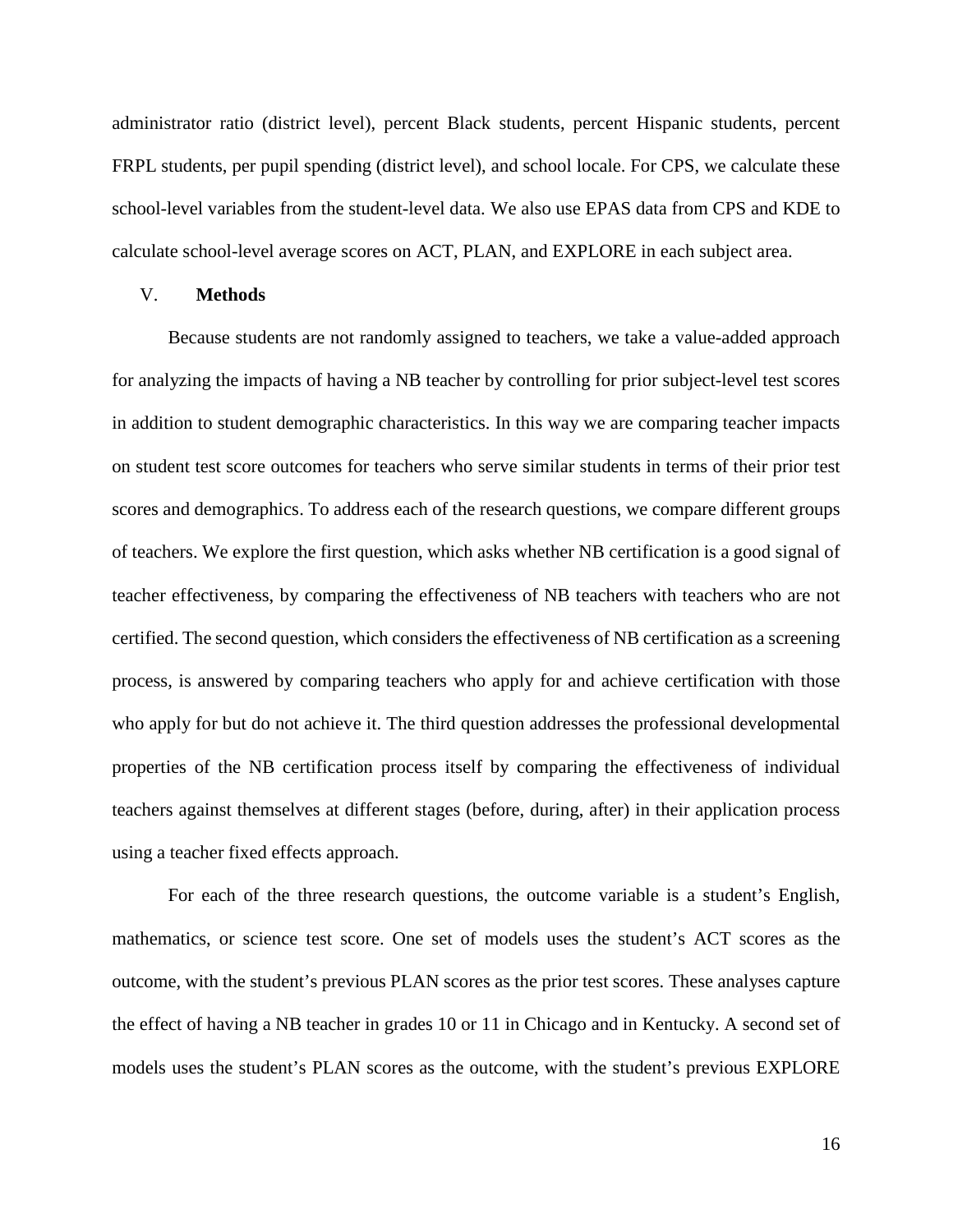scores as the prior test scores. In this case, these analyses capture the effect of having a NB teacher in grade 9 in Chicago and grades 8 or 9 in Kentucky. Separate models are run for each subject – math, English, and science – to compare the NB effects across subject areas. We also run a combined model that includes all three subjects, with additional variables to indicate whether the observation outcome represents a math, English, or science test score. Results are also presented separately for Kentucky and CPS to compare the NB effects across contexts.

One difference between our study and other studies in this literature is that students may be exposed to instruction from multiple teachers in the same subject area between when the tests are administered. In Kentucky, students take the EXPLORE at the beginning of 8th grade, the PLAN at the beginning of 10th grade, and the ACT at the end of 11th grade. In Chicago, the testing calendar is the same for  $10<sup>th</sup>$  and  $11<sup>th</sup>$  grade while the EXPLORE is administered at the beginning of 9<sup>th</sup> grade. Thus, depending on the analysis, the prior test score occurs three to four semesters before the outcome test score. Because there are multiple semesters between the prior score and the outcome, each student-level observation may involve more than one teacher. In Kentucky, we observe the student's course-taking each semester; so, for a given subject, approximately one quarter of students had two or more teachers between the outcome test score and the prior test score. In Chicago, core courses generally run for a full year; because we only observe student course taking on a year-by-year basis, rather than each semester, there will typically be one teacher (per student, per subject) between when the student takes the PLAN test and when she takes the EXPLORE test and at most two teachers (per student, per subject) between administration of the ACT and the PLAN.

As noted earlier, one challenge in estimating teacher effectiveness using longitudinal data systems, as we do here, is that neither teachers nor students are randomly assigned to their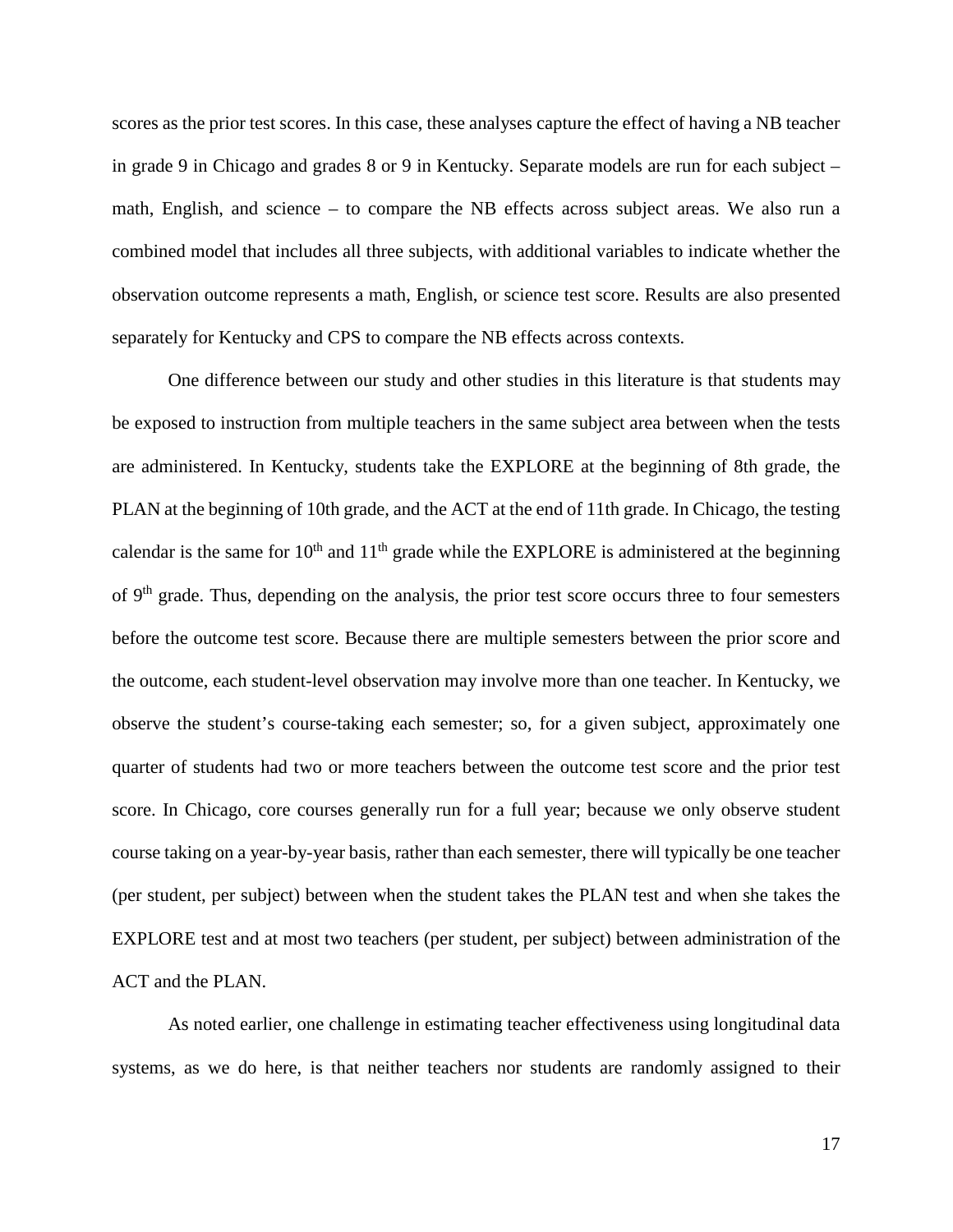classrooms, or to their schools. Education-minded parents choose housing taking school quality into account; teachers choose where to work based in part on the school's quality; the most effective school leaders find ways to recruit the best candidates; and once in their schools, principals assign students to teachers thoughtfully, not at random. As a result, there likely are systematic differences in student and teaching assignments that affect test scores, but that have nothing to do with NB certification. Because of this challenge, for each analysis we use a variety of statistical controls and present three different regression models to get a fuller picture of the likely true effect of NB certification on student test scores. Importantly, because teachers are not randomly assigned to participate in NBPTS, we additionally make use of a teacher fixed effect strategy when evaluating the human capital effects of the NBPTS certification program. In this way, we can compare a teacher's effectiveness during and after participating in the certification program to her effectiveness before applying for NB certification.

### **a. Signaling effect**

To test for a signaling effect of NB certification, we compare the test scores of students who had one or more semesters with a NB teacher between the baseline and outcome tests with scores of students who had no NB teachers between the tests. If NB certification is an effective signal of teaching quality, then students taught by certified teachers should perform better on the outcome test than students taught by non-certified teachers after controlling for baseline test scores and other student characteristics. To estimate the signaling value of NB, we model student subjectlevel test-score outcomes using ordinary least squares (OLS) regressions as follows:

(1) 
$$
TS_{is,t+1} = \beta_0 + \beta_1 TS_{ist} + \delta NB_{ist} + X'tt\gamma + T'tjst\pi + \phi_s + \phi_t + \varepsilon_{ist}
$$

where *TSis,t+1* represents outcome test score *TS* for student *i*, in subject *s* (mathematics, English, or science), in time period *t+1*; *TSist* is the student's baseline test score in that same subject; *NBist*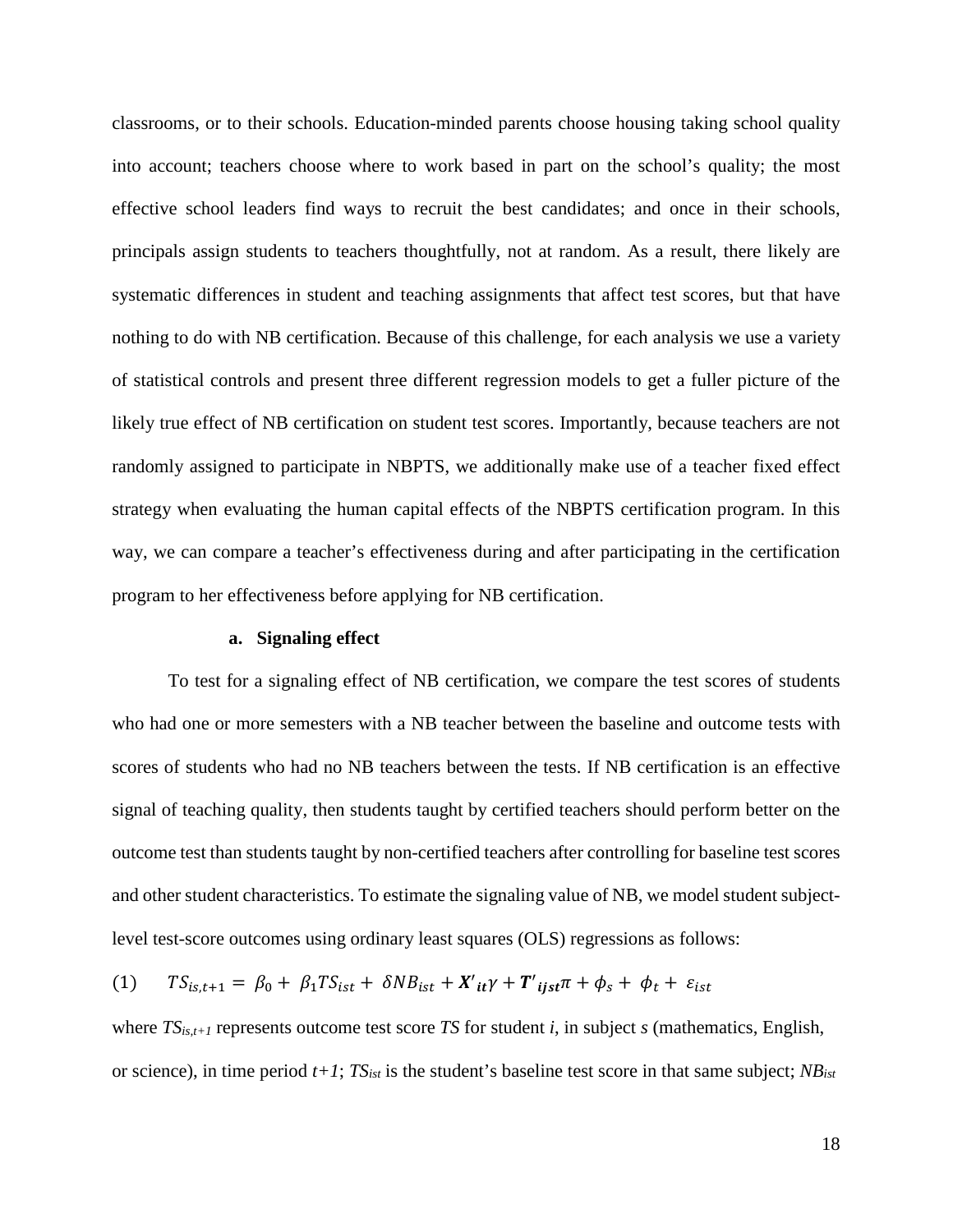is an indicator variable equal to 1 if the student had at least one NB certified teacher in subject *s* in any semester between the baseline and outcome test scores and 0 if not;  $X_{it}$  represents a vector of student demographic characteristics (race/ethnicity, gender, eligibility for free/reduced-price lunch, and special education status), an indicator equal to one if the student is taking any elective courses in that subject, and an indicator equal to one if the student has multiple core course teachers in that subject; *T<sub>iist</sub>* is a vector of teacher *j*'s years of experience and experience squared<sup>[7](#page-20-0)</sup>;  $\phi_s$  are test subject fixed effects; and  $\phi_t$  are year fixed effects. In some specifications we also control for school fixed effects or school characteristics (percent of students of different race/ethnicity categories, percent of students eligible for FRPL, percent special education students, the natural logarithm of total enrollment, and school-level average composite ACT scores) and the average student baseline test score corresponding to the student's teacher.<sup>[8](#page-20-1)</sup>  $\beta_0$ ,  $\beta_1$ , *δ*, *γ*, and *π* represent coefficients and coefficient vectors to be estimated, and  $ε_{ist}$  is the error term. Our coefficient of interest,  $\delta$ , represents the average impact on student test scores in standard deviation units of having at least one NB certified teacher. We believe that controlling for baseline test scores at both the individual and teacher-level help account for unobservable characteristics that influence both the outcome variable and the assignment of students to teachers with and without NB certification.

# *b. Screening effect*

<span id="page-20-0"></span> $<sup>7</sup>$  Experience is years of experience in CPS or years that the teacher appears in the data in</sup> Kentucky (our best proxy for years of experience). For specifications in which there is only one year between the baseline and outcome tests (fall grade 9 and fall grade 10, respectively), years of experience corresponds to the grade 9 teacher. For specifications in which there are multiple academic years between baseline and outcome test scores, years of experience corresponds to the outcome year teacher.

<span id="page-20-1"></span><sup>&</sup>lt;sup>8</sup> Again, for specifications in which there is only one year between the baseline and outcome tests, the teacher is the grade 9 teacher. For specifications with multiple academic years between baseline and outcome test scores, the teacher is the outcome year teacher.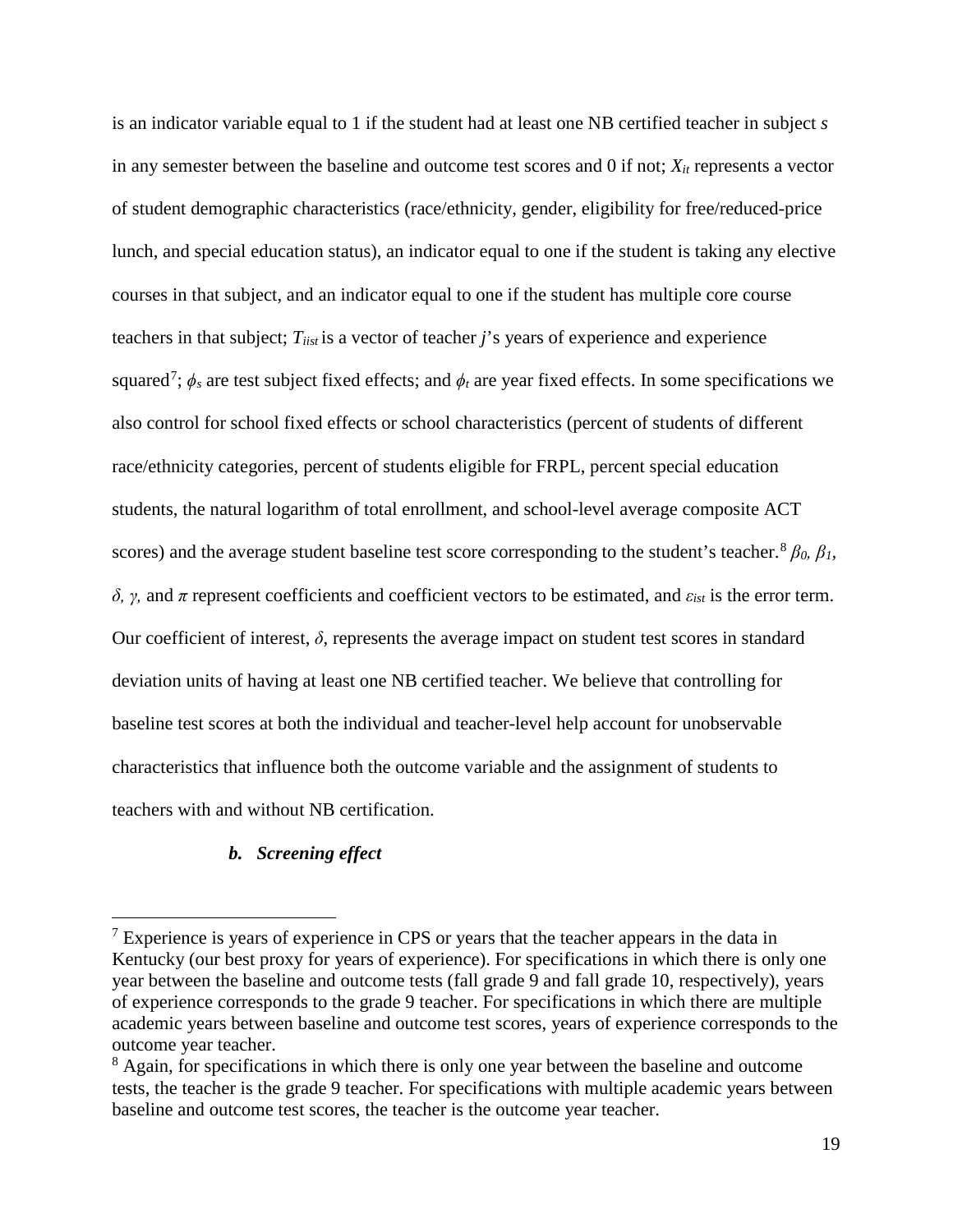To test for a screening effect, we compare the performance of students who had teachers who will ever achieve certification ("ever certified") with the performance of students who had teachers who have or will apply but not achieve NB certification ("never certified"). If the NB certification process is an effective screening device for high-quality teachers, then students taught by "ever certified" teachers should perform better on tests than students taught by "never certified" teachers, controlling for any differences in students assigned to ever and never NB certified teachers. To estimate whether the NB application process is an effective screen for teacher quality (i.e., does NB certify the "right" candidates?), we estimate the following equation:

(2)  $TS_{is,t+1} = \beta_0 + \beta_1 TS_{ist} + \delta_1 ever_{ist} + \delta_2 never_{ist} + X'_{it}\gamma + T'_{ijst}\pi + \phi_s + \phi_t + \varepsilon_{is}$ in which all variables are as described for equation (1) but we have changed the control variables of interest to be counts of the number of semesters between the baseline and outcome test score observations that student *i* had with a teacher in subject *s* who is or will be NB certified, *everist*, and counts of the number of semesters between the baseline and outcome test score observations that student *i* had with a teacher in subject *s* who has or will apply but not achieve NB certification, *neverist*. [9](#page-21-0) Again, some specifications include school fixed effects or school characteristics and average baseline achievement of the students in a teacher's classroom; *β0, β1, δ*, *γ*, and *π* represent coefficients and coefficient vectors to be estimated; and  $\varepsilon_{ist}$  is the error term.. Our coefficient of interest,  $\delta_l$ , represents the average impact on student test scores in standard deviation units of having one semester of instruction from a teacher who ever receives NB certification compared to having only non-applicant teachers. We are also interested in  $\delta_2$ , which is the average impact on student test scores in standard deviation units of having one semester of

<span id="page-21-0"></span><sup>&</sup>lt;sup>9</sup> We also control for the number of semesters with a teacher for whom we do not know their achievement status.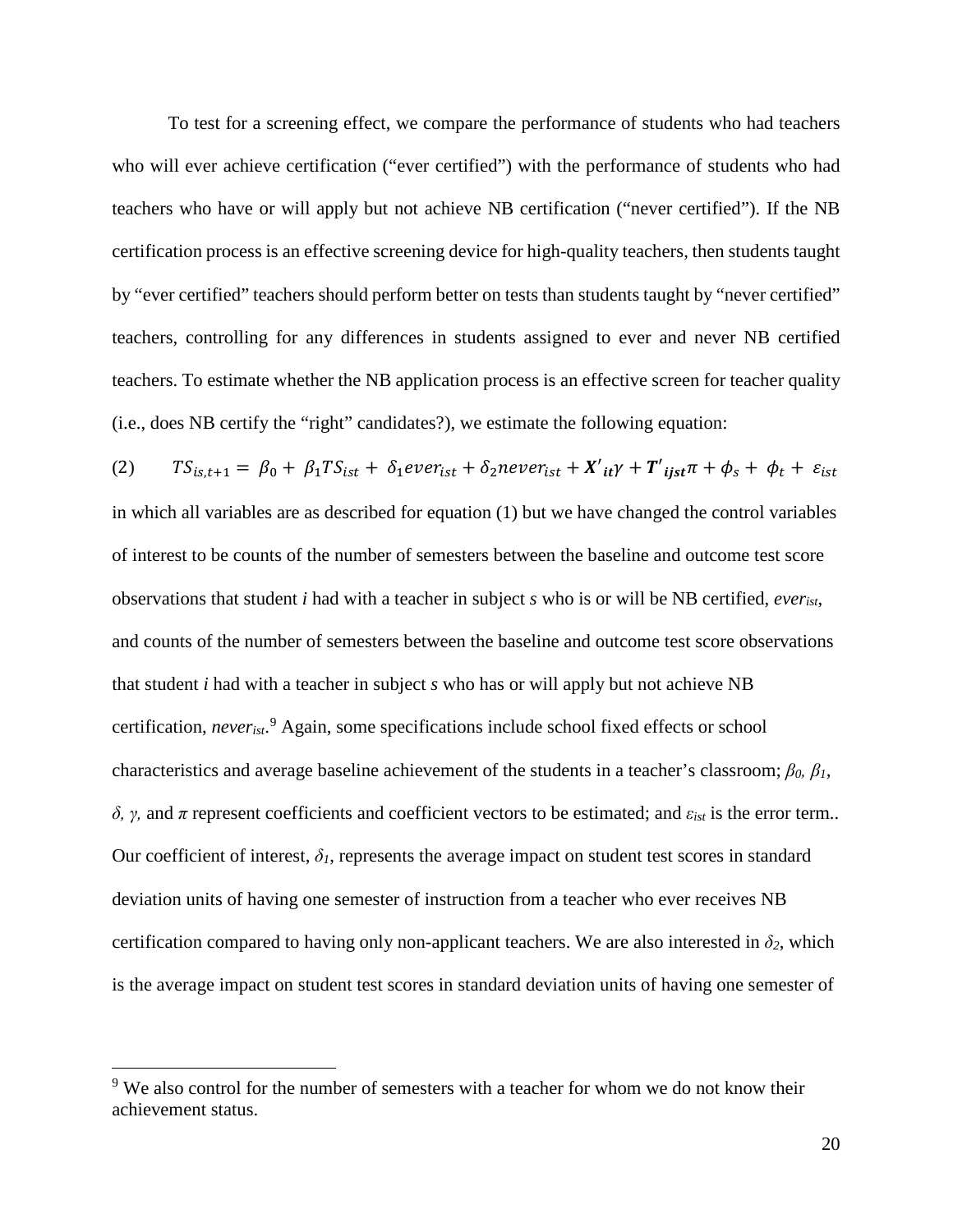instruction from a teacher who applies but never receives NB certification compared to having only non-applicant teachers. Post-estimation we test if  $\delta_l$  equals  $\delta_2$  to compare the estimated effects of having one semester with a successful applicant teachers to one semester with an applicant teacher who is not certified, On average, grade 9 students in Chicago have 0.18 semesters with an ever-certified teacher, and students in the grades 10/11 sample have 0.41 semesters with an ever-certified teacher. In Kentucky, students in the grade 8/9 sample have 0.08 semesters with an ever-certified teacher, while students in the grade 10/11 sample have 0.14 semesters with an ever-certified teacher.

# *c. Human capital effect*

To estimate the effect of the certification process itself on student achievement, we use a teacher fixed effects framework. These models estimate the effect of the NB application process on teacher effectiveness by comparing teachers to themselves as they move in and out of the application process. Specifically, we compare the student performance of teachers after they complete the application process ("past applicant") to the student performance of these same teachers when they were applicants ("current applicant") to the performance of their students before they start the certification process ("future applicant"). If the NB certification process itself is effective professional development, then we should expect to see a positive coefficient on the "past applicant" indicator—implying that, on average, a given teacher's students show more test score growth after the teacher has completed the NB process than they did before the teacher participated in NB. Additionally, some previous studies have found evidence that current applicants may be less effective than either past or future applicants. We can use this model to investigate any such potential effects in our sample. The human capital models are estimated using the same value-added specification as in the signaling and screening models, but the addition of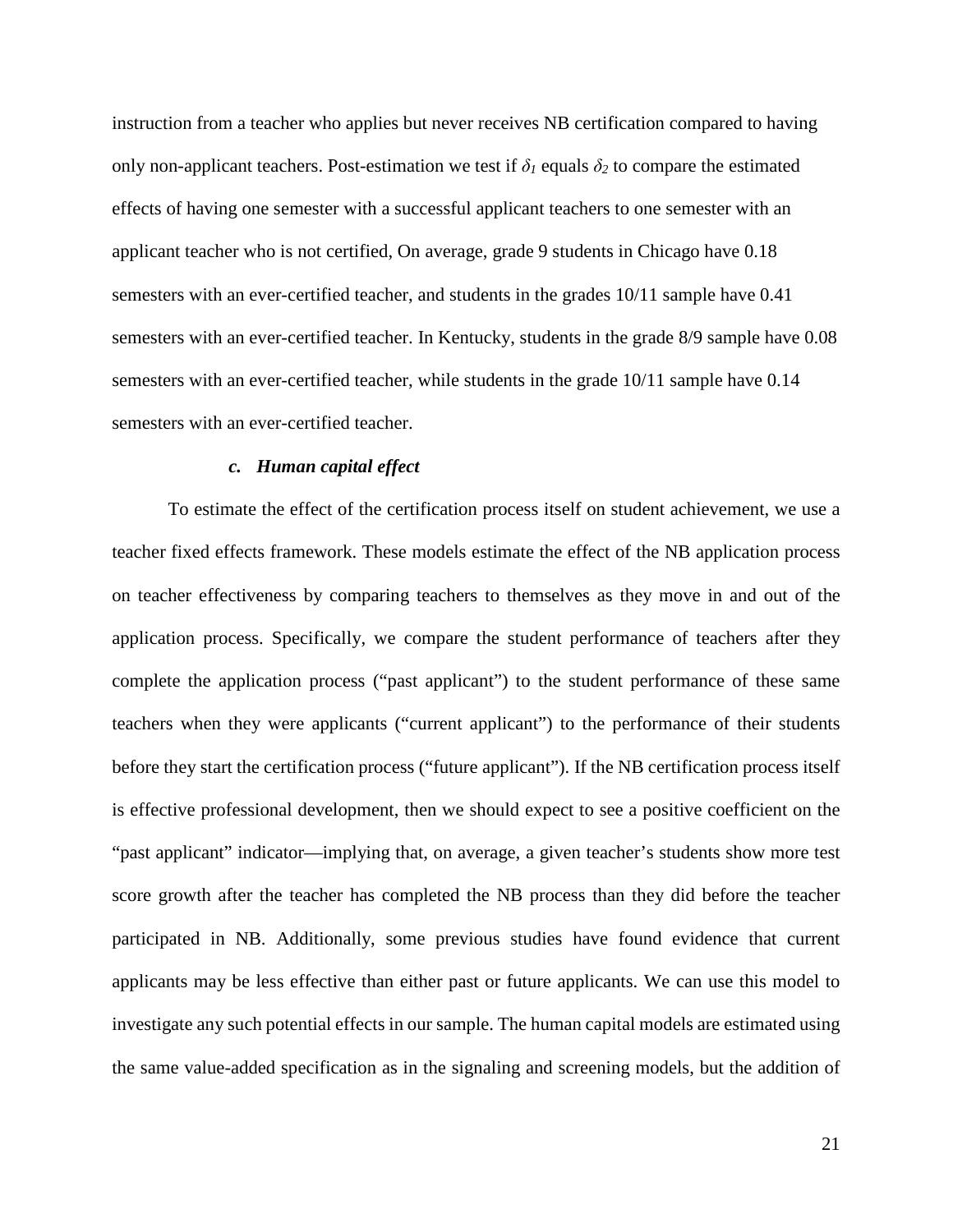the teacher fixed effects alleviates some of the concerns of selection bias – in terms of selection by teachers into the NB application process as well as non-random assignment of students to teachers. We note that non-random assignment of students to teachers remains a potential source of bias if the assignment mechanism changes after a teacher applies to become a NB teacher.

We examine whether there is a human capital effect of the NB certification process by estimating equation (3).

(3) 
$$
TS_{is,t+1} = \beta_0 + \beta_1 TS_{ist} + \delta_1 Current_{jt} + \delta_2 Past_{jt} + X'_{it}\gamma + \phi_j + \phi_s + \phi_t + \varepsilon_{ist}
$$

In this case,  $\delta_1$  and  $\delta_2$  are the coefficients of interest;  $\delta_1$  is the parameter that captures the effect of being a current applicant versus being a future applicant, while  $\delta_2$  compares past applicants to future applicants. Model (3) includes a set of teacher fixed effects,  $φ<sub>i</sub>$ , so identification of  $δ<sub>1</sub>$  and  $\delta_2$  come from comparing a teacher to herself over time as she moves through the application process.[10](#page-23-0) Again, all specifications include student demographic characteristics, an indicator equal to one if the student is taking any elective courses in that subject, and subject and year fixed effects, some specifications include school fixed effects or school characteristics and average baseline achievement of the students in a teacher's classroom;  $\beta_0$ ,  $\beta_1$ ,  $\gamma$ , and  $\pi$  represent coefficients and coefficient vectors to be estimated; and *εist* is the error term.

The application process has the potential to stretch over two academic years. Despite the ability to open an application in January in application year 1, the majority of applicants begin an application before the summer of application year 1. Because teachers generally wait until the summer to begin their applications, we code teachers as current applicants during one academic school year. Applicants who completed the process before 2008-09 are always coded as past

<span id="page-23-0"></span> $10$  These specifications also include an indicator equal to one if the teacher information is missing and an indicator equal to one if the student has more than one core course teacher.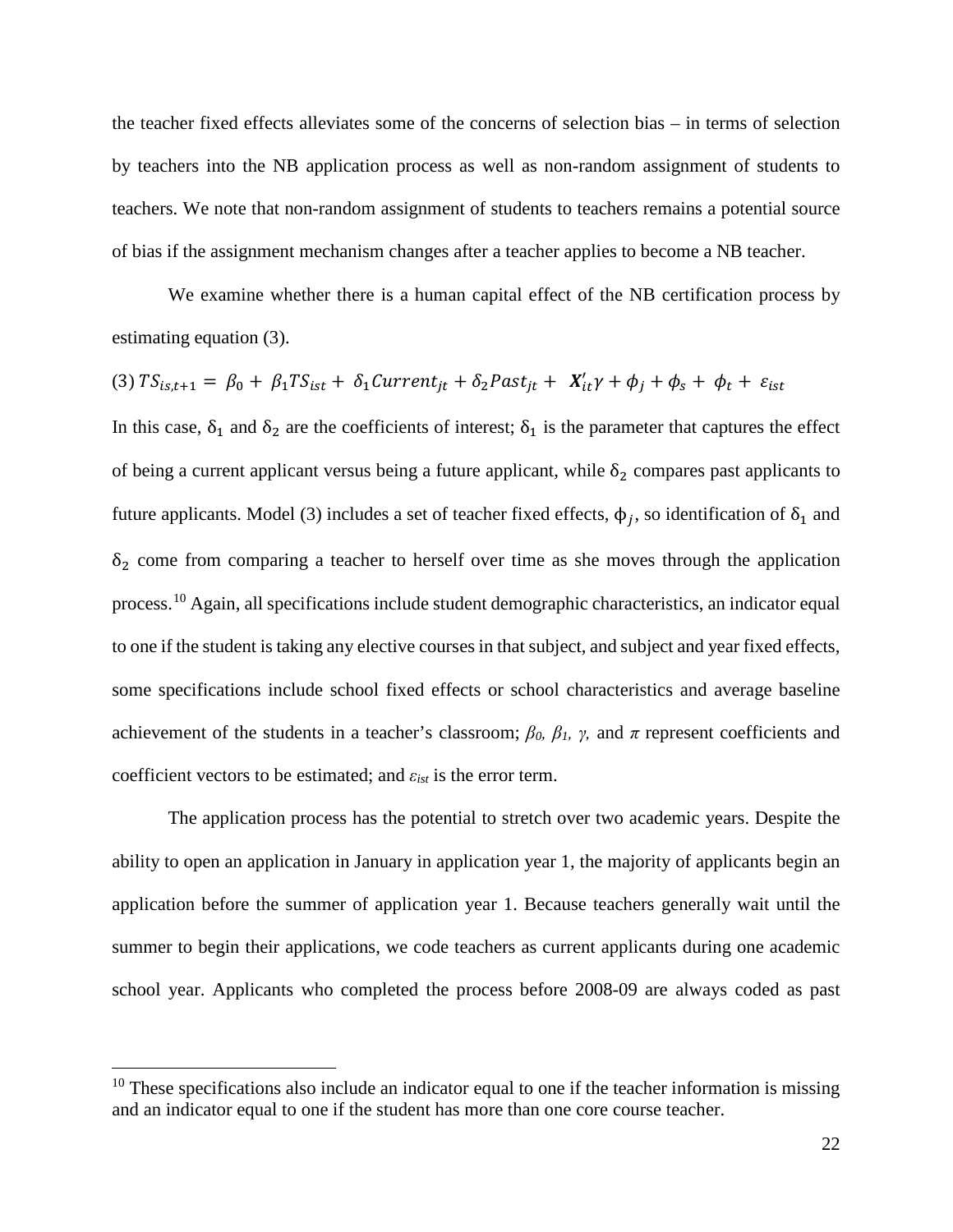applicants, and applicants who begin the process after 2011-12 are always coded as future applicants. Teachers are considered currently applying during a single school year. It is the withinteacher movement across application status that allows us to estimate the professional development, or human capital, effect of the NB application process.

# VI. **Results**

This section presents estimates of the relationships between NB status and student test scores for the signaling, screening, and human capital models. For each analysis, we present results for three different value-added specifications. In our most basic specification, we control for the baseline student test score, student characteristics, teacher experience, test subject fixed effects, and year fixed effects. In our second specification we additionally control for school characteristics and the average baseline student test score (at the teacher level), and in the final specification we substitute school fixed effects for school characteristics. We compare the results across specifications, grades, and sites and discuss how we think the differences and similarities inform our understanding of NB certification and the full value of participating in the application process.

# *a. Signaling effect*

In Table 3 we present estimates of the relationship between student test scores and having at least one NB teacher since the baseline test. The top panel presents these estimates for students who have a NB teacher during  $9<sup>th</sup>$  grade in Chicago and during  $8<sup>th</sup>$  and/or  $9<sup>th</sup>$  grade in Kentucky; the bottom panel presents these estimates for students who have a NB teacher during 10<sup>th</sup> and/or 11<sup>th</sup> grade. Left-hand quadrants correspond to estimates from Kentucky and right-hand quadrants correspond to estimates from Chicago. The coefficient on the NB teacher indicator can be interpreted as the effect in standard deviation units of having at least one NB teacher in that subject, taking into account the student's prior achievement among other covariates.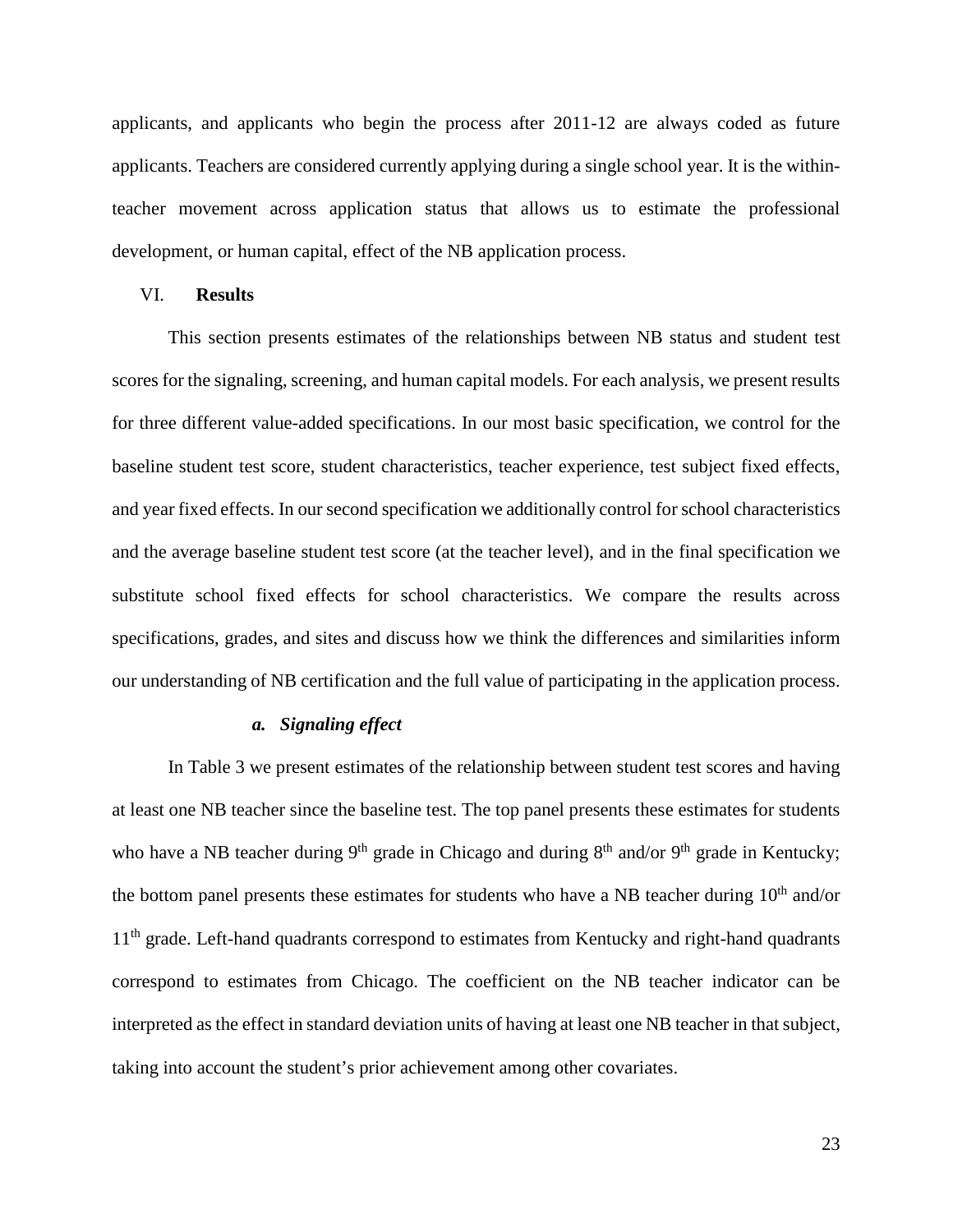For all subjects combined we estimate that having at least one NB teacher is associated with higher test scores when we control for baseline test score, student-level characteristics, and teacher experience. In most cases, once we control for average incoming student test scores (at the teacher level) and school characteristics or school fixed effects, our coefficient estimates fall by more than half. This is consistent with our expectation that NB teachers are not randomly distributed across schools. For students having a NB teacher in  $8<sup>th</sup>$  and/or  $9<sup>th</sup>$  grade, our estimates from the pooled sample and most of the subject-specific regressions are no longer statistically different from zero. For Kentucky, we find that having a NB math teacher in  $8<sup>th</sup>$  and/or  $9<sup>th</sup>$  grade is associated with 7 percent of a standard deviation higher test scores.

The story is somewhat different for having a NB teacher in  $10<sup>th</sup>$  or  $11<sup>th</sup>$  grade where our estimated effects sizes are larger—0.038 in the Kentucky pooled sample and 0.048 in the Chicago pooled sample—and remain statistically different from zero. In the subject-specific specifications we continue to find no relationship between having an NB teacher in science class and ACT science test scores.

# *b. Screening effect*

To estimate the screening effect, we compare test scores for students of teachers who currently hold or in the future will hold NB certification with test scores for students of teachers who have applied for certification in the past, or will do so in the future, but who do not achieve certification. The omitted group consists of nonparticipating teachers.<sup>[11](#page-25-0)</sup> We measure the screening effect by the difference between the coefficient on the status indicator for number of semesters with an "ever certified" teacher and the coefficient on the status indicator for number of semesters with a "never certified" teacher. We present these estimates in Table 4 which has the same layout

<span id="page-25-0"></span><sup>&</sup>lt;sup>11</sup> We include an indicator variable for teachers who apply but for whom we do not observe their certification status.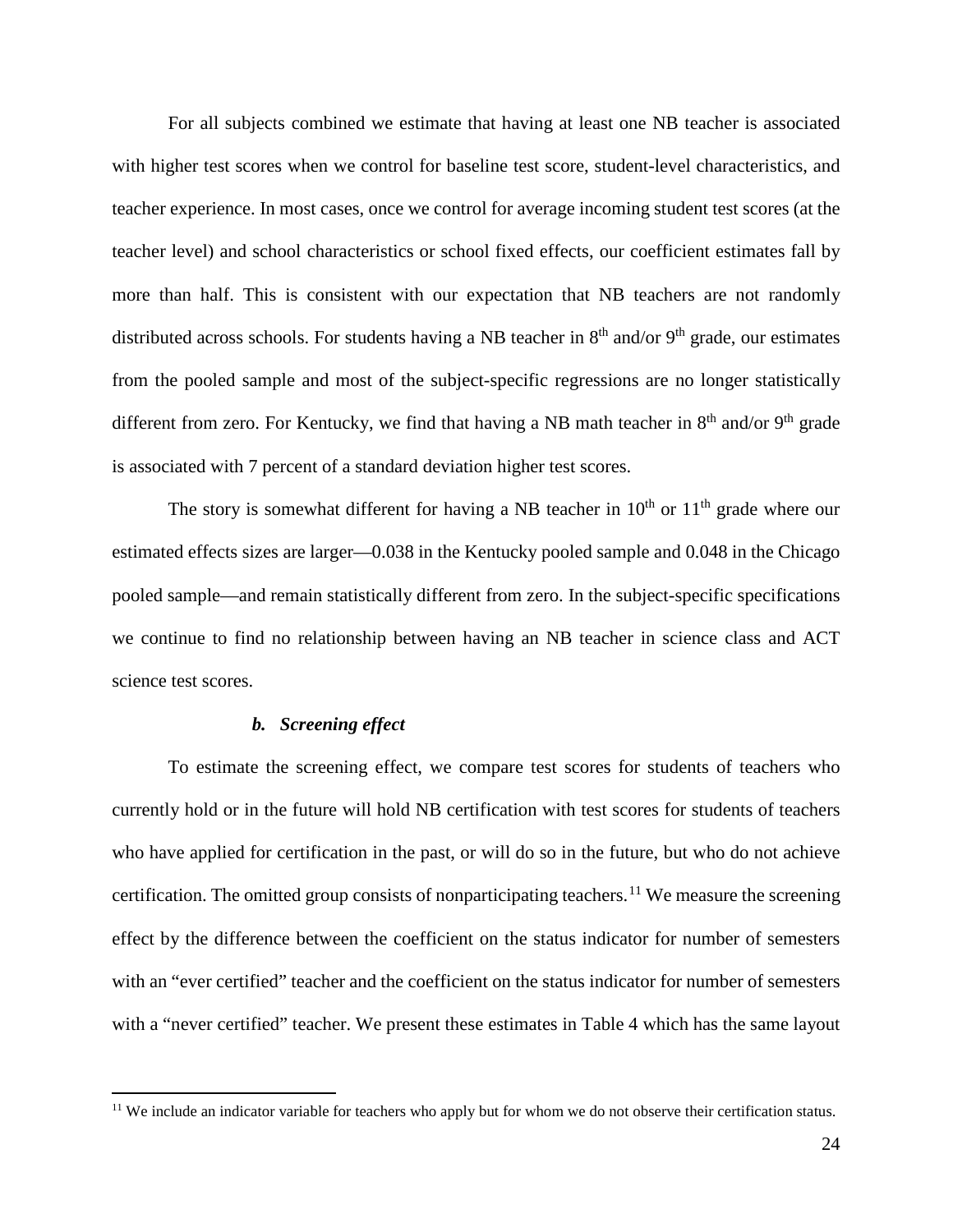as described for Table 3. Now, the interpretation of the estimate presented is the increase in test scores associated with having one semester with a NB teacher rather than a NB applicant who fails to achieve certification.

Overall, we find little evidence that test scores are higher for students who have an  $8<sup>th</sup>$  or  $9<sup>th</sup>$  grade teacher who is NB certified than for students who have an  $8<sup>th</sup>$  or  $9<sup>th</sup>$  grade teacher who applies for NB certification but fails to achieve, once we control for average incoming test scores at the teacher level and school characteristics or school fixed-effects. In Kentucky, this pooled result masks a marginally significant coefficient estimate for the math test of 0.053 standard deviations. The English results for CPS suggest that NB teachers may be more effective than those who fail to achieve, but the difference is only 0.025 standard deviations. For students having NB applicant teachers in  $10<sup>th</sup>$  or  $11<sup>th</sup>$  grade, our pooled estimate is that certified teachers are associated with 0.02 standard deviation higher student test scores than teachers who fail to achieve. In this case, the subject-specific estimates are quite similar to the pooled estimates, although somewhat higher for mathematics than English or science.

# **c. Human capital effect**

To estimate the human capital effect, we compare the same teacher with him or herself over time as the teacher moves from future applicant to current applicant to past applicant. The model includes NB status indicators for whether the teacher is currently in, or has in the past participated in, the NB application process, along with teacher fixed effects, and student characteristics. Additional specifications include average baseline student test scores at the teacher level and either school characteristics or school fixed effects. The omitted NB status category is "future applicant," so the coefficient should be interpreted as the change in outcome score (in standard deviations from the national mean) resulting from having a teacher who is a current (or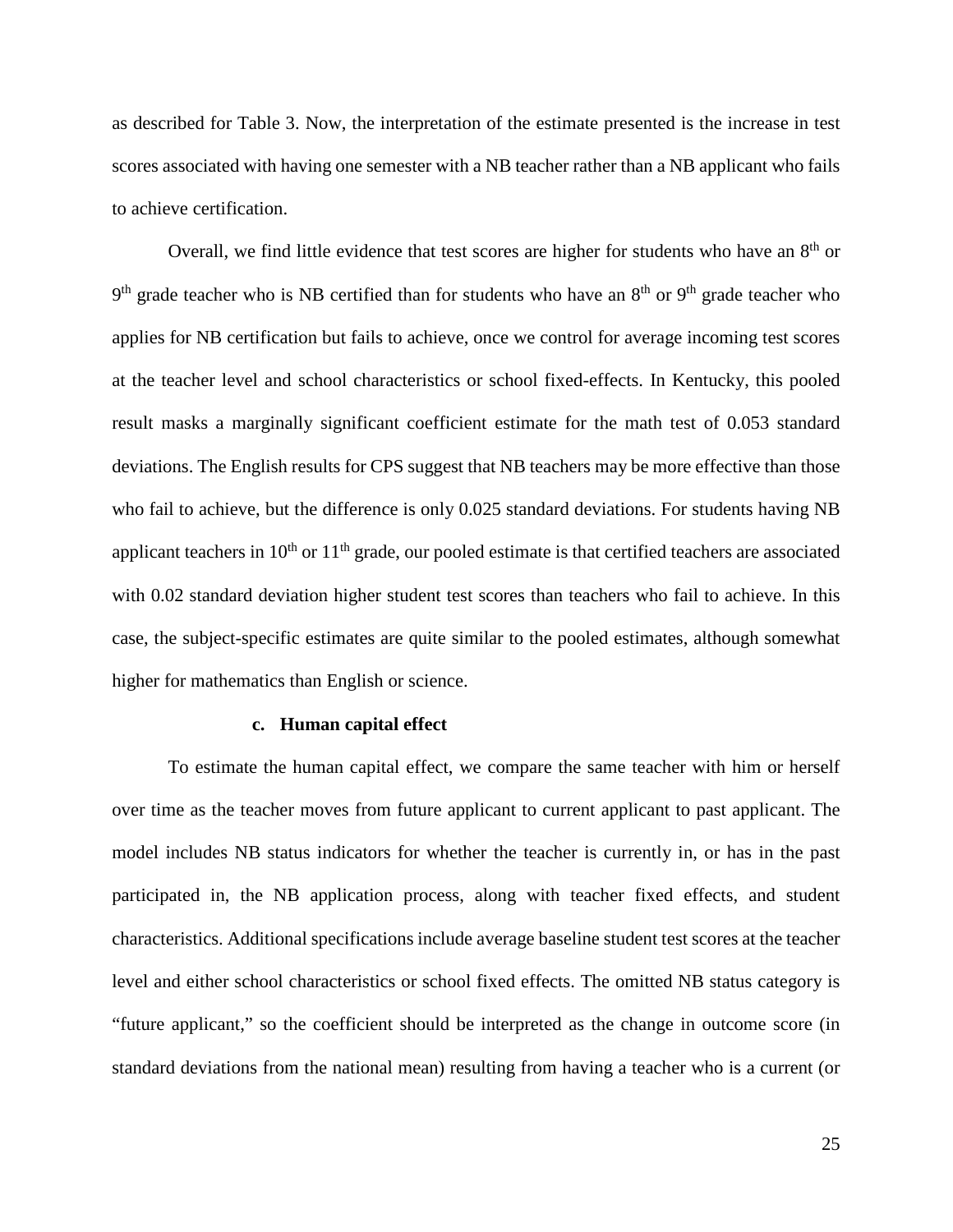past) NB applicant relative to having the same teacher at a stage in her or his career when she or he had not yet applied for certification. The coefficients should therefore pick up any effect on test scores from teachers who have gone through (past applicant), or are going through (current applicant), the NB certification process. The results of all subject areas are pooled due to the small number of teachers who change status in the certification process during the timeframe of analysis.

We present these results in Table 5 with the same layout as in the prior results tables. The coefficient estimates can be interpreted as the effect on test scores of having one semester with a teacher who is a current or past NB applicant relative to having that same teacher for a semester before she applies for NB certification. We find no evidence of a human capital effect; students of past or current applicants do not perform differently from students of the same teachers before they had applied for NB certification (future applicants). The effect sizes on both the current and past applicant indicator variables are small and not statistically different from zero in Kentucky or CPS for any specification.

## *VII. Discussion and Conclusion*

Prior studies estimating the signaling and screening effects of NB use a variety of contexts and estimation strategies. They find modest relationships (on the order of 5 to 10 percent of a standard deviation) between student test scores and having a NB teacher. Corresponding estimates from this study tend to be on the lower end of that range. We also find strong evidence that controlling for school fixed effects or school-level characteristics is important, confirming that NB teachers are not randomly distributed across schools. Our estimates of the relationships between teacher NB status and student test scores are higher for students having NB teachers in 10<sup>th</sup> and/or  $11<sup>th</sup>$  grade than for students having NB teachers in  $8<sup>th</sup>$  and/or  $9<sup>th</sup>$  grade. One conclusion might be that NB teachers assigned to higher level grades are better teachers than those assigned to teach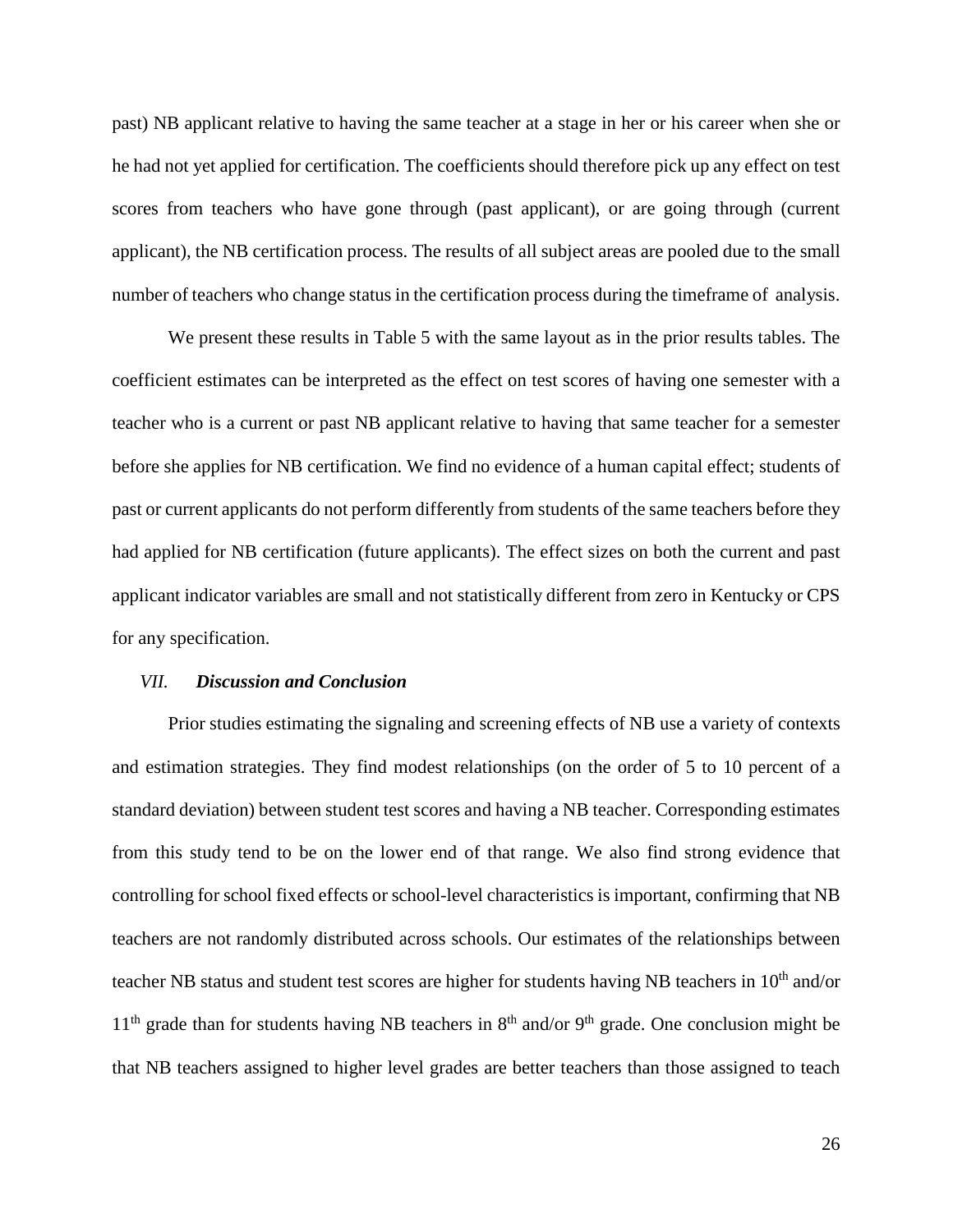$9<sup>th</sup>$  grade. Alternatively, these results are consistent with schools having more information about older students with which to sort them into classes, specifically information that is unobservable to the researcher. Either conclusion highlights the challenges of estimating impacts of NB teachers when students and teachers are not randomly assigned. To our knowledge, no previous study has been able to use longitudinal data to examine the human capital effects of participating in the NB certification process. Our ability to estimate such a model using teacher fixed effects mitigates against some of the concerns we note regarding nonrandom sorting of students and teachers. Indeed, our estimates suggest that there are no effects of the NB application process on teachers' ability to improve student test scores.

Significant financial nonfinancial resources go into the NB certification process. As of September 2005, the National Science Foundation and the U.S. Department of Education had appropriated more than \$149 million dollars to it, and nongovernment funders had spent an additional \$261 million (Cohen & Rice, 2005). Applicants for certification (and typically, their sponsoring school systems) also incur substantial costs. Many districts subsidize application fees and pay bonuses to successful candidates. For example, Goldhaber, Perry, and Anthony (2004) report that for each applicant certified in 2000, North Carolina paid \$2,300 per applicant in assessment fees and \$4,265 per certified teacher in terms of an annual salary increase. For applicant teachers, costs include time in addition to any direct financial costs of applying. District staff in CPS estimated that applicants could expect to spend 300-400 hours completing a NB application.

In spite of the financial and nonfinancial resources by teachers going through the application process and by districts and states encouraging and assisting teachers to become certified, we find no evidence that participating in the process makes teachers more effective at improving student test scores. NB certification was not designed as a professional development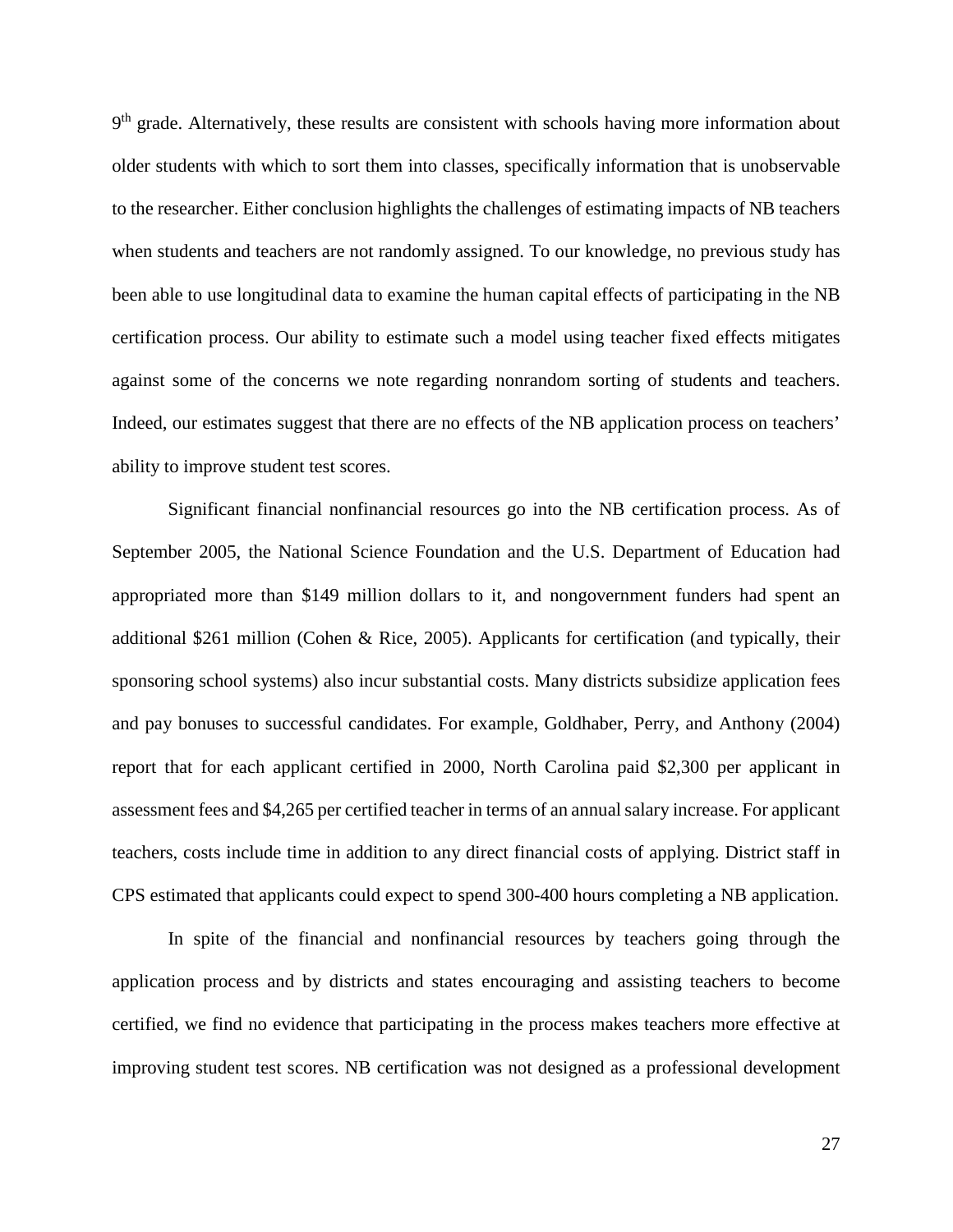program and might not be expected to change teacher practice. Given the time and resources devoted to completing the application process and the financial and nonfinancial supports provided by districts and states to promote NB certification, we would hope that the process might indeed improve teacher practice. However, future studies might consider a broader set of outcomes and might find evidence that the NB application process indeed changes teacher practice.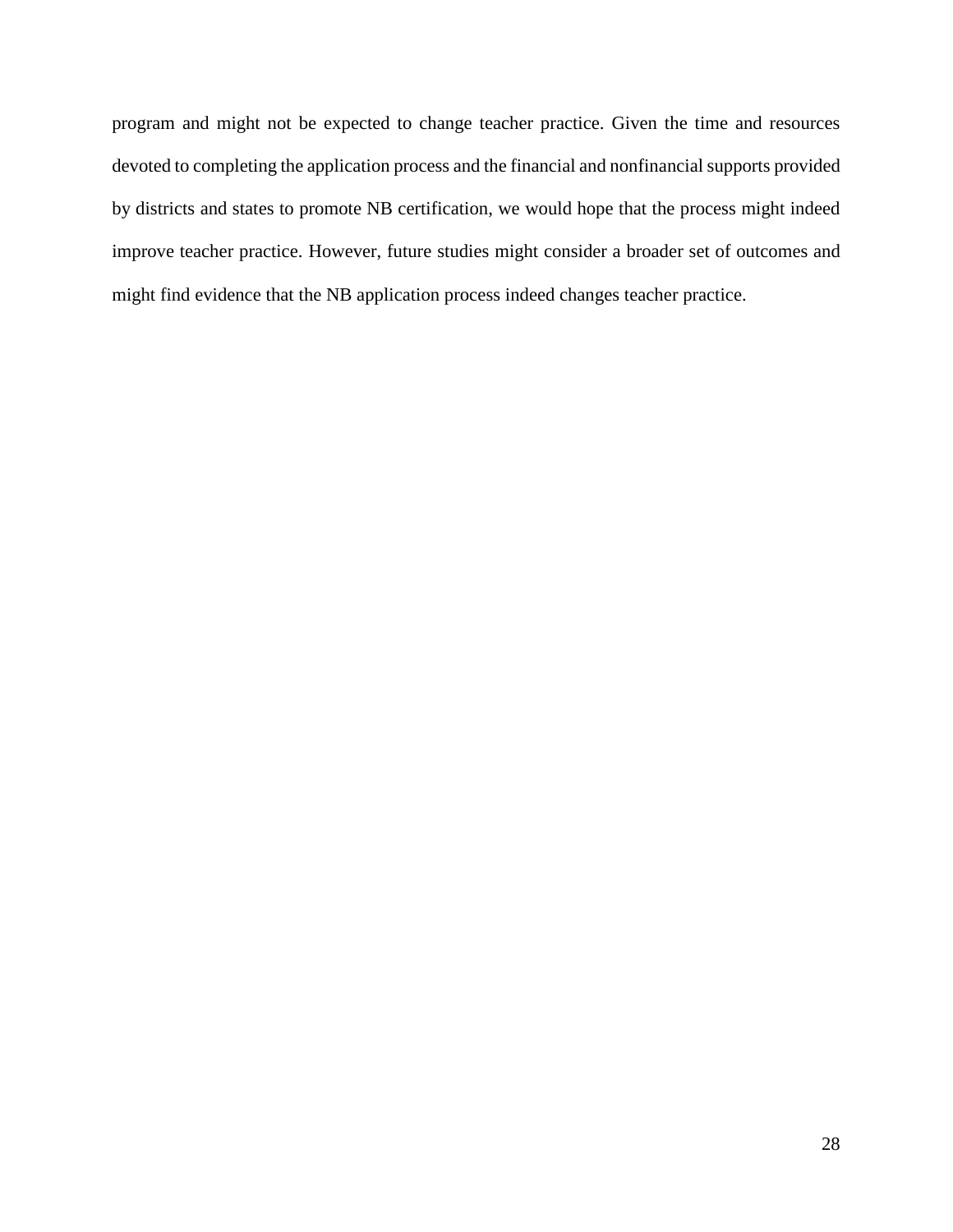|                                                  | Chicago Public Schools           |              |           | Kentucky                                        |                                  |           |  |  |
|--------------------------------------------------|----------------------------------|--------------|-----------|-------------------------------------------------|----------------------------------|-----------|--|--|
|                                                  | Had an ever-                     | Had an       | Had only  | Had an ever-                                    | Had an                           | Had only  |  |  |
|                                                  | achieved NB                      | unsuccessful | non-      | achieved NB                                     | unsuccessful                     | non-      |  |  |
|                                                  | teacher                          | NB applicant | applicant | teacher                                         | NB applicant                     | applicant |  |  |
|                                                  |                                  |              | teachers  |                                                 |                                  | teachers  |  |  |
|                                                  | 9 <sup>th</sup> Grade Students   |              |           | 8 <sup>th</sup> /9 <sup>th</sup> Grade Students |                                  |           |  |  |
| Proportion Black                                 | 0.36                             | 0.46         | 0.39      | 0.15                                            | 0.13                             | 0.09      |  |  |
| Proportion Latino                                | 0.38                             | 0.41         | 0.48      | 0.03                                            | 0.04                             | 0.02      |  |  |
| Proportion White                                 | 0.16                             | 0.08         | 0.08      | 0.79                                            | 0.80                             | 0.86      |  |  |
| Proportion Male                                  | 0.45                             | 0.46         | 0.48      | 0.50                                            | 0.52                             | 0.50      |  |  |
| Proportion FRPL <sup>a</sup>                     | 0.71                             | 0.81         | 0.84      | 0.41                                            | 0.46                             | 0.51      |  |  |
| Proportion<br>classified as<br>special education | 0.05                             | 0.11         | 0.13      | 0.05                                            | 0.06                             | 0.08      |  |  |
| Incoming test<br>score<br>(standardized)         | 0.11                             | $-0.42$      | $-0.51$   | 0.60                                            | 0.07                             | $-0.19$   |  |  |
| Number of<br>students                            | 15,592                           | 7,733        | 46,416    | 2,858                                           | 1,546                            | 76,086    |  |  |
|                                                  | $10^{th}/11^{th}$ Grade Students |              |           |                                                 | $10^{th}/11^{th}$ Grade Students |           |  |  |
| Proportion Black                                 | 0.32                             | 0.57         | 0.45      | 0.14                                            | 0.17                             | 0.08      |  |  |
| Proportion Latino                                | 0.45                             | 0.34         | 0.44      | 0.03                                            | 0.03                             | 0.02      |  |  |
| Proportion White                                 | 0.14                             | 0.05         | 0.07      | 0.76                                            | 0.73                             | 0.85      |  |  |
| Proportion Male                                  | 0.44                             | 0.46         | 0.48      | 0.49                                            | 0.48                             | 0.50      |  |  |
| Proportion FRPL <sup>a</sup>                     | 0.52                             | 0.63         | 0.62      | 0.35                                            | 0.44                             | 0.45      |  |  |
| Proportion<br>classified as<br>special education | 0.05                             | 0.10         | 0.16      | 0.04                                            | 0.06                             | 0.07      |  |  |
| Incoming test<br>score<br>(standardized)         | 0.04                             | $-0.47$      | $-0.51$   | 0.61                                            | 0.02                             | $-0.12$   |  |  |
| Number of<br>students                            | 20,482                           | 8,102        | 19,962    | 6,939                                           | 2,512                            | 105,014   |  |  |

|  |  | Table 1. Student characteristics by NB status |  |  |  |
|--|--|-----------------------------------------------|--|--|--|
|--|--|-----------------------------------------------|--|--|--|

Notes. The categories of students represented by the columns are mutually exclusive. If a student had both a successful teacher and an unsuccessful teacher, that student is included in the first column. Teachers who are firsttime applicants during the last year of our analytic data (2011-12) are coded as their eventual outcome (i.e., successful or not successful) for the purposes of the descriptive tables. Teachers who apply but always withdraw are included as non-successful applicants.

<sup>a</sup> Free or reduced-price school lunch.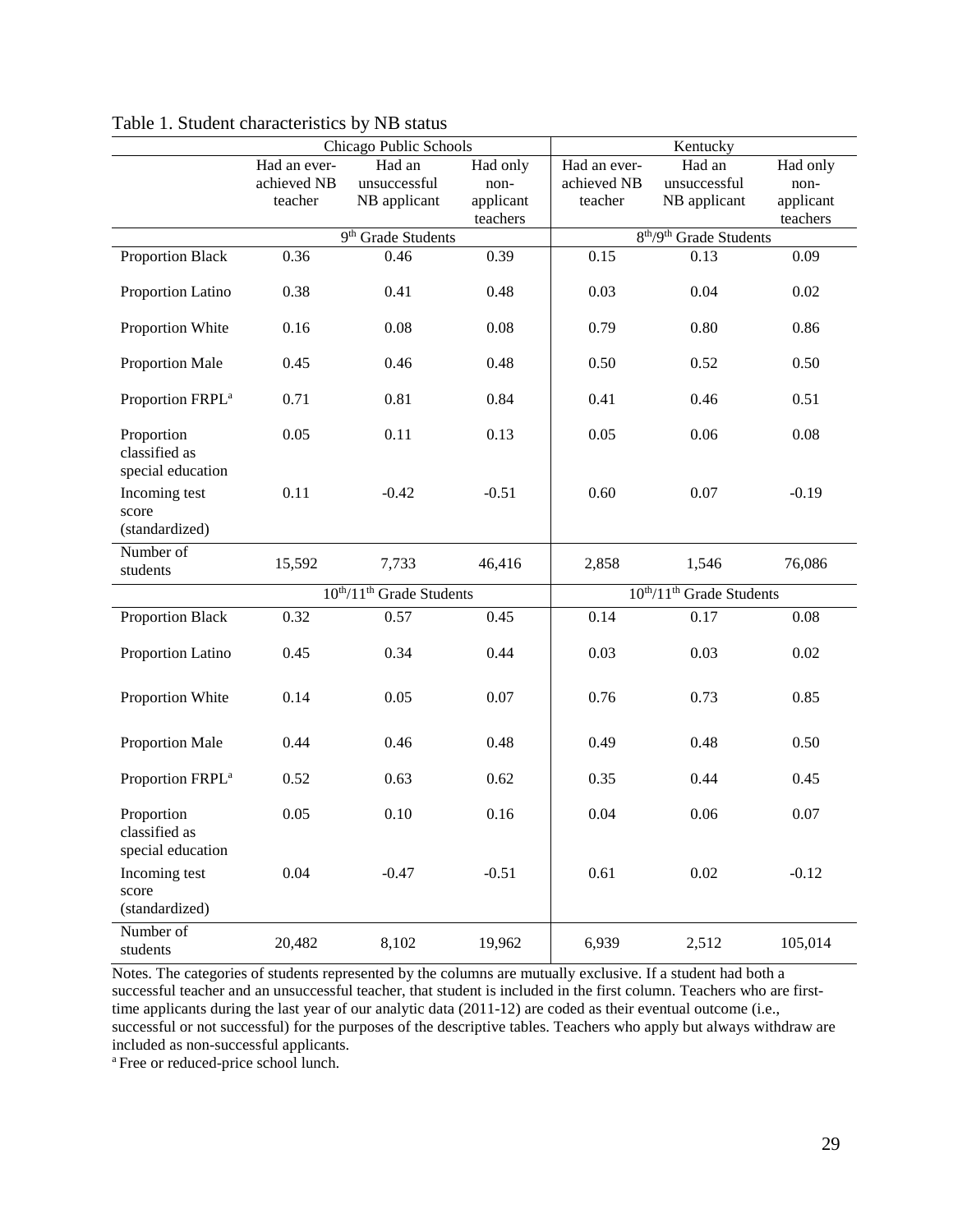|                                                 | Teacher is ever a                                      | Teacher is never a   | Teacher is never an |
|-------------------------------------------------|--------------------------------------------------------|----------------------|---------------------|
|                                                 | successful applicant<br>9 <sup>th</sup> Grade Teachers | successful applicant | applicant           |
| <b>Proportion Black</b>                         | 0.13                                                   | 0.33                 | 0.23                |
| Proportion Latino                               | 0.07                                                   | 0.10                 | 0.08                |
| Proportion White                                | 0.70                                                   | 0.49                 | 0.47                |
| <b>Proportion Male</b>                          | 0.31                                                   | 0.37                 | 0.31                |
| Proportion Math or<br>Science Major             | 0.45                                                   | 0.41                 | 0.38                |
| <b>Proportion Masters</b><br>(highest degree)   | 0.80                                                   | 0.72                 | 0.64                |
| <b>Proportion Doctorate</b><br>(highest degree) | 0.03                                                   | 0.05                 | 0.02                |
| Years of experience (in<br>CPS)                 | 7.81                                                   | 10.27                | 7.65                |
| Number of teachers                              | 215                                                    | 181                  | 2,518               |
|                                                 | 10 <sup>th</sup> and 11 <sup>th</sup> Grade Teachers   |                      |                     |
| <b>Proportion Black</b>                         | 0.12                                                   | 0.31                 | 0.24                |
| Proportion Latino                               | 0.07                                                   | 0.11                 | 0.07                |
| Proportion White                                | 0.71                                                   | 0.50                 | 0.49                |
| <b>Proportion Male</b>                          | 0.30                                                   | 0.41                 | 0.32                |
| Proportion Math or<br>Science Major             | 0.41                                                   | 0.45                 | 0.37                |
| <b>Proportion Masters</b><br>(highest degree)   | 0.80                                                   | 0.71                 | 0.64                |
| <b>Proportion Doctorate</b><br>(highest degree) | 0.03                                                   | 0.06                 | 0.02                |
| Years of experience (in<br>CPS)                 | 7.81                                                   | 10.22                | 8.32                |
| Number of teachers                              | 259                                                    | 200                  | 3,002               |

Table 2. Chicago Public Schools (CPS) teacher characteristics by NB status

Notes. Teachers who are first-time applicants during the last year of our analytic data (2011-12) are coded as their eventual outcome (i.e., successful or not successful) for the purposes of the descriptive tables. Teachers who apply but always withdraw are included as non-successful applicants.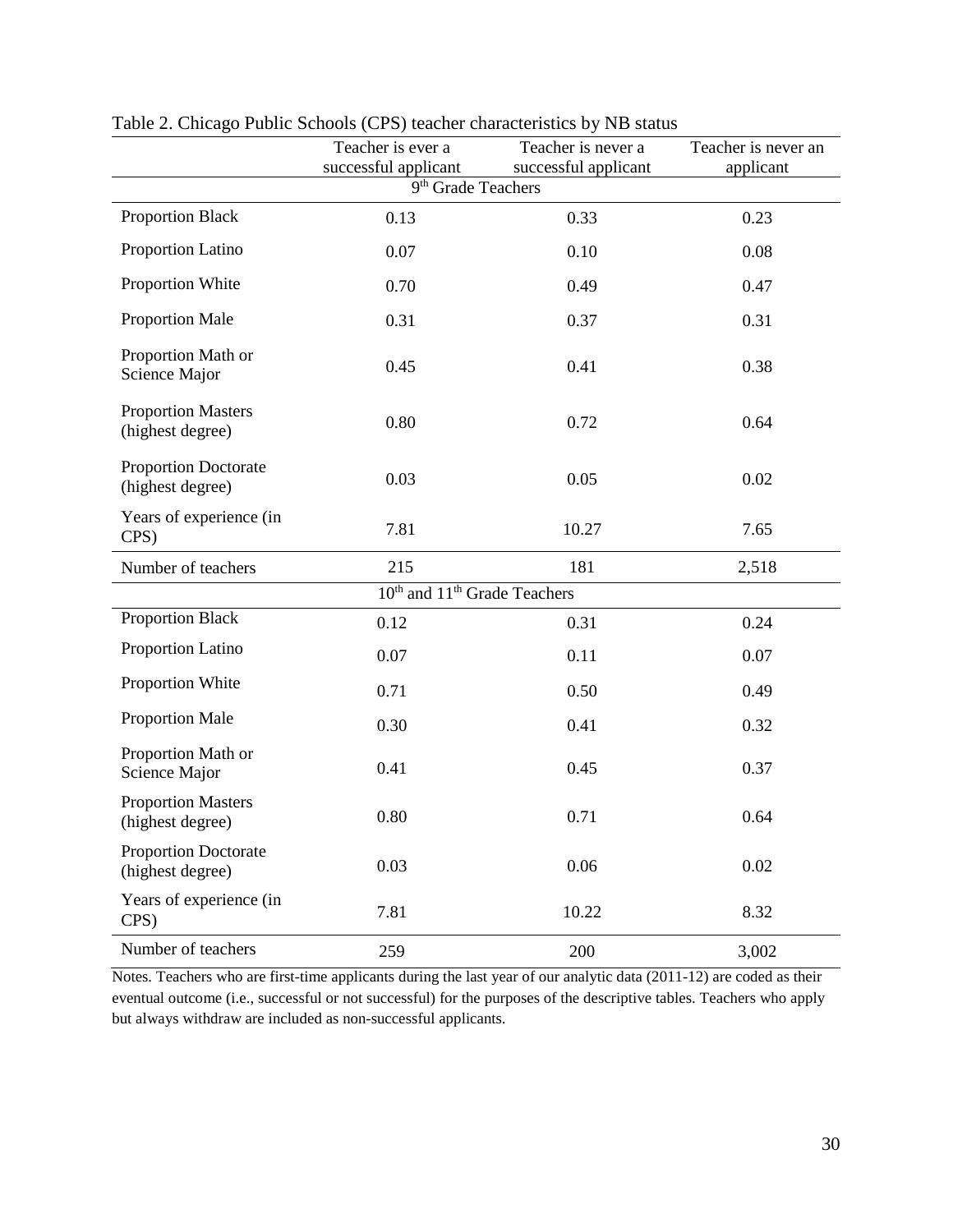|                                   |                                                                                           | Kentucky<br>Effect of having at least one NB |                       | Chicago Public Schools<br>Effect of having at least one NB                                              |                       |                       |  |
|-----------------------------------|-------------------------------------------------------------------------------------------|----------------------------------------------|-----------------------|---------------------------------------------------------------------------------------------------------|-----------------------|-----------------------|--|
|                                   |                                                                                           | teacher in Grades 8/9 on test scores         |                       | teacher in Grade 9 on test scores                                                                       |                       |                       |  |
|                                   | (1)                                                                                       | (2)                                          | (3)                   | (1')                                                                                                    | (2')                  | (3')                  |  |
| Pooled (all subjects<br>combined) | $0.042**$<br>(0.018)                                                                      | 0.013<br>(0.013)                             | 0.010<br>(0.366)      | $0.153***$<br>(0.033)                                                                                   | 0.016<br>(0.018)      | 0.002<br>(0.028)      |  |
| English                           | $-0.004$<br>(0.025)                                                                       | $-0.002$<br>(0.020)                          | 0.000<br>(0.017)      | $0.055**$<br>(0.027)                                                                                    | 0.016<br>(0.024)      | 0.036<br>(0.022)      |  |
| Math                              | $0.122***$<br>(0.034)                                                                     | $0.056**$<br>(0.024)                         | $0.070***$<br>(0.018) | $0.132***$<br>(0.047)                                                                                   | 0.014<br>(0.027)      | $-0.018$<br>(0.024)   |  |
| Science                           | 0.032<br>(0.028)                                                                          | 0.005<br>(0.027)                             | $-0.015$<br>(0.026)   | $0.305***$<br>(0.075)                                                                                   | 0.023<br>(0.029)      | $-0.034$<br>(0.036)   |  |
|                                   | Kentucky<br>Effect of having at least one NB<br>teacher in Grades 10/11 on test<br>scores |                                              |                       | Chicago Public Schools<br>Effect of having at least one NB<br>teacher in Grades 10/11 on test<br>scores |                       |                       |  |
|                                   | (1)                                                                                       | (2)                                          | (3)                   | (1')                                                                                                    | (2')                  | (3')                  |  |
| Pooled (all subjects<br>combined) | $0.071***$<br>(0.022)                                                                     | $0.034**$<br>(0.015)                         | $0.038***$<br>(0.012) | $0.159***$<br>(0.017)                                                                                   | $0.050***$<br>(0.012) | $0.048***$<br>(0.011) |  |
| English                           | $0.076**$<br>(0.032)                                                                      | 0.028<br>(0.019)                             | $0.026*$<br>(0.016)   | $0.105***$<br>(0.020)                                                                                   | $0.033**$<br>(0.013)  | $0.048***$<br>(0.014) |  |
| Math                              | $0.099***$<br>(0.038)                                                                     | $0.056**$<br>(0.024)                         | $0.078***$<br>(0.009) | $0.200***$<br>(0.027)                                                                                   | $0.092***$<br>(0.024) | $0.069***$<br>(0.022) |  |
| Science                           | 0.040<br>(0.038)                                                                          | 0.006<br>(0.038)                             | 0.026<br>(0.030)      | $0.192***$<br>(0.033)                                                                                   | 0.012<br>(0.023)      | 0.012<br>(0.021)      |  |
| Additional controls:              |                                                                                           |                                              |                       |                                                                                                         |                       |                       |  |
| Student characteristics           | X                                                                                         | X                                            | X                     | X                                                                                                       | X                     | X                     |  |
| Teacher experience (or<br>proxy)  | X                                                                                         | $\mathbf X$                                  | $\mathbf X$           | $\mathbf X$                                                                                             | $\mathbf X$           | $\mathbf X$           |  |
| School characteristics            |                                                                                           | $\mathbf X$                                  |                       |                                                                                                         | $\boldsymbol{X}$      |                       |  |
| District characteristics          |                                                                                           | $\mathbf X$                                  |                       |                                                                                                         | n/a                   |                       |  |
| School fixed effects              |                                                                                           |                                              | $\mathbf X$           |                                                                                                         |                       | $\mathbf X$           |  |
| Average incoming test score       |                                                                                           | $\mathbf X$                                  | $\mathbf X$           |                                                                                                         | $\mathbf X$           | $\mathbf X$           |  |

### Table 3. Signaling Effect of NB Certification

Notes. Sample size for grade 9 in CPS is 209,223 student-subject area observations with 69,741 students in each subject and covers 99 schools and 2,914 teachers. Sample size for grade 10/11 in CPS is 145,638 student-subject area observations with 48,546 students in each subject and covers 118 schools and 3,461 teachers. Sample size for grades 8/9 in Kentucky is 240,679 student-subject area observations with 80,263 students in English, 80,253 in math, and 80,163 in science. The grade 8/9 Kentucky sample covers 338 schools and 3,725 teachers. Sample size for grade 10/11 in Kentucky is 341,946 student-subject area observations with 114,019 students in English, 114,004 in math, and 113,923 in science. The grade 10/11 Kentucky sample covers 313 schools and 5,312 teachers. Student characteristics are race/ethnicity, gender, an indicator for FRPL eligibility, and an indicator for special education status. We control for teacher experience and experience-squared. Our proxy for teacher years of experience is years of experience teaching in CPS or number of years observed in the Kentucky data. School characteristics are percent of students of different race/ethnicity categories, percent of students eligible for FRPL, percent special education students, the natural logarithm of total enrollment, and school-level average composite ACT scores. Average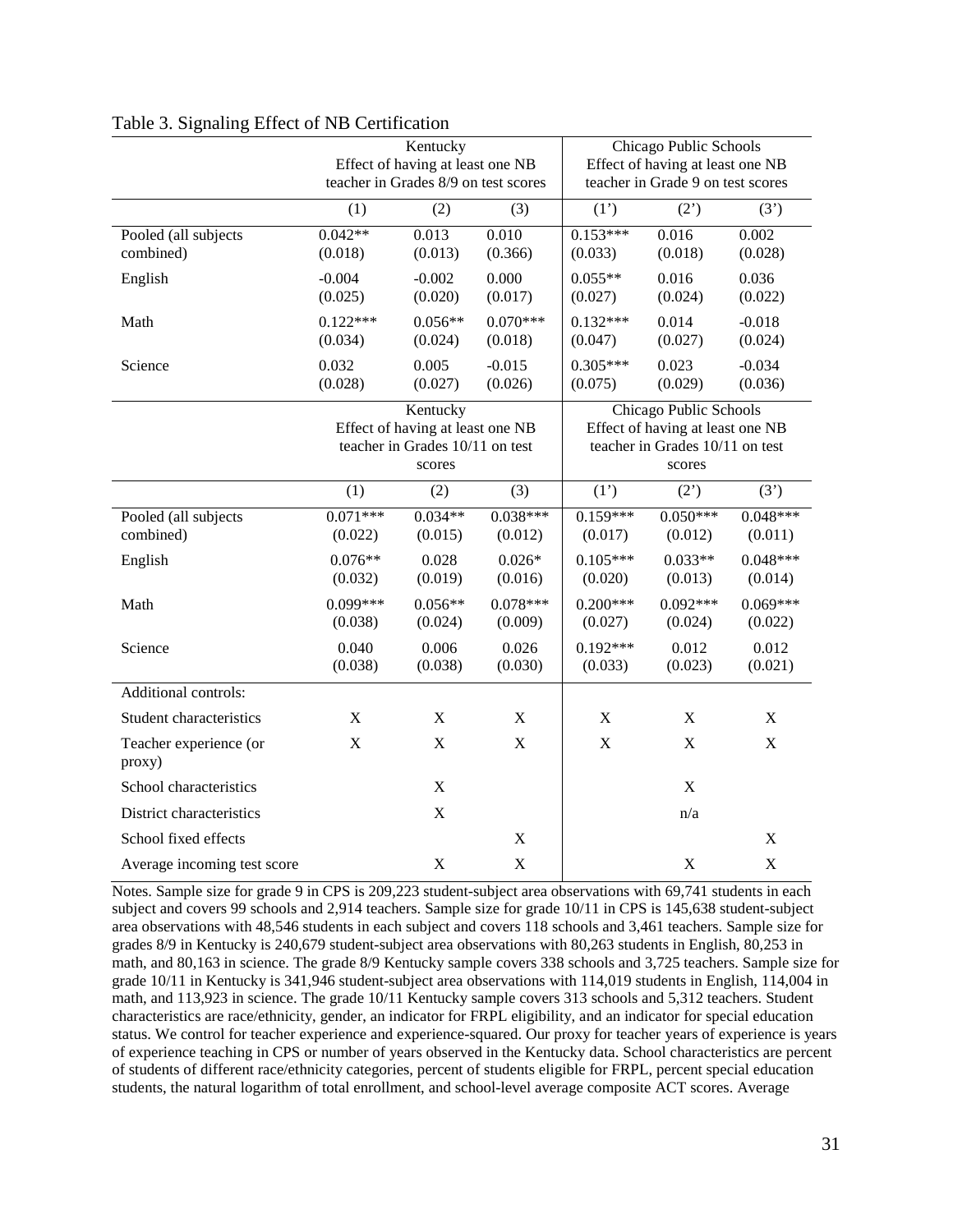incoming test score is the average baseline student test score for students of the current year teacher. Standard errors are clustered at current teacher level.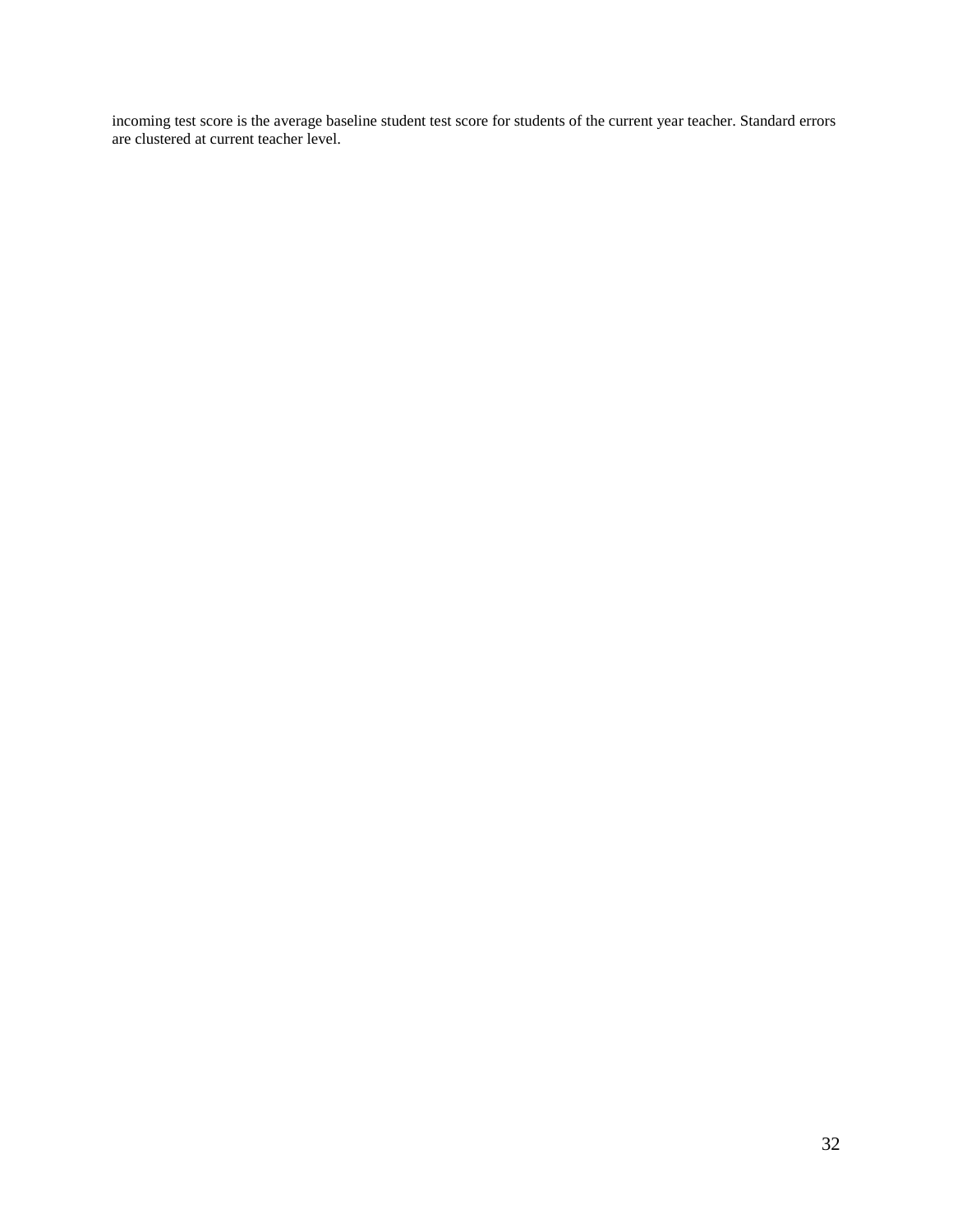|                                |                                                                                                                                                                                        | Kentucky<br>Effect of having one semester with<br>an ever-certified NB teacher in<br>Grades 8/9 on test scores compared<br>to a semester with an applicant who<br>is never certified |                     | Chicago Public Schools<br>Effect of having one semester with<br>an ever-certified NB teacher in<br>Grade 9 on test scores compared to<br>a semester with an applicant who is<br>never certified         |                       |                       |  |
|--------------------------------|----------------------------------------------------------------------------------------------------------------------------------------------------------------------------------------|--------------------------------------------------------------------------------------------------------------------------------------------------------------------------------------|---------------------|---------------------------------------------------------------------------------------------------------------------------------------------------------------------------------------------------------|-----------------------|-----------------------|--|
|                                | (1)                                                                                                                                                                                    | (2)                                                                                                                                                                                  | (3)                 | (1')                                                                                                                                                                                                    | (2')                  | (3')                  |  |
| Pooled (all subjects combined) | $0.024*$<br>(0.013)                                                                                                                                                                    | 0.004<br>(0.012)                                                                                                                                                                     | 0.007<br>(0.011)    | $0.071***$<br>(0.017)                                                                                                                                                                                   | 0.007<br>(0.011)      | 0.007<br>(0.010)      |  |
| English                        | $-0.025$<br>(0.016)                                                                                                                                                                    | $-0.019$<br>(0.014)                                                                                                                                                                  | $-0.014$<br>(0.012) | 0.029<br>(0.018)                                                                                                                                                                                        | $-0.002$<br>(0.015)   | $0.025**$<br>(0.012)  |  |
| Math                           | $0.085**$<br>(0.029)                                                                                                                                                                   | 0.039<br>(0.024)                                                                                                                                                                     | $0.053*$<br>(0.022) | $0.069***$<br>(0.026)                                                                                                                                                                                   | 0.011<br>(0.017)      | 0.009<br>(0.019)      |  |
| Science                        | 0.037<br>(0.024)                                                                                                                                                                       | 0.011<br>(0.023)                                                                                                                                                                     | 0.006<br>(0.020)    | $0.121***$<br>(0.037)                                                                                                                                                                                   | 0.003<br>(0.016)      | $-0.015$<br>(0.020)   |  |
|                                | Kentucky<br>Effect of having one semester with<br>an ever-certified NB teacher in<br>Grades 10/11 on test scores<br>compared to a semester with an<br>applicant who is never certified |                                                                                                                                                                                      |                     | Chicago Public Schools<br>Effect of having one semester with<br>an ever-certified NB<br>teacher in Grades 10/11 on<br>test scores compared to a<br>semester with an applicant<br>who is never certified |                       |                       |  |
|                                | (1)                                                                                                                                                                                    | (2)                                                                                                                                                                                  | (3)                 | (1')                                                                                                                                                                                                    | (2')                  | (3')                  |  |
| Pooled (all subjects combined) | 0.024<br>(0.015)                                                                                                                                                                       | 0.012<br>(0.012)                                                                                                                                                                     | $0.020*$<br>(0.010) | $0.047***$<br>(0.011)                                                                                                                                                                                   | $0.023***$<br>(0.007) | $0.022***$<br>(0.007) |  |
| English                        | 0.022<br>(0.021)                                                                                                                                                                       | 0.022<br>(0.021)                                                                                                                                                                     | 0.022<br>(0.021)    | 0.028<br>(0.019)                                                                                                                                                                                        | 0.010<br>(0.013)      | $0.019*$<br>(0.010)   |  |
| Math                           | 0.022<br>(0.026)                                                                                                                                                                       | 0.005<br>(0.014)                                                                                                                                                                     | $0.036*$<br>(0.014) | $0.081***$<br>(0.015)                                                                                                                                                                                   | $0.038***$<br>(0.015) | $0.035**$<br>(0.015)  |  |
| Science                        | 0.013<br>(0.026)                                                                                                                                                                       | 0.003<br>(0.020)                                                                                                                                                                     | 0.019<br>(0.017)    | $0.045**$<br>(0.017)                                                                                                                                                                                    | 0.009<br>(0.010)      | 0.018<br>(0.011)      |  |
| Additional controls:           |                                                                                                                                                                                        |                                                                                                                                                                                      |                     |                                                                                                                                                                                                         |                       |                       |  |
| Student characteristics        | X                                                                                                                                                                                      | X                                                                                                                                                                                    | X                   | X                                                                                                                                                                                                       | X                     | X                     |  |
| Teacher experience (or proxy)  | X                                                                                                                                                                                      | X                                                                                                                                                                                    | $\mathbf X$         | X                                                                                                                                                                                                       | X                     | $\mathbf X$           |  |
| School characteristics         |                                                                                                                                                                                        | $\mathbf X$                                                                                                                                                                          |                     |                                                                                                                                                                                                         | $\mathbf X$           |                       |  |
| District characteristics       |                                                                                                                                                                                        | $\mathbf X$                                                                                                                                                                          |                     |                                                                                                                                                                                                         |                       |                       |  |
| School fixed effects           |                                                                                                                                                                                        |                                                                                                                                                                                      | X                   |                                                                                                                                                                                                         |                       | $\mathbf X$           |  |
| Average incoming test score    |                                                                                                                                                                                        | X                                                                                                                                                                                    | $\mathbf X$         |                                                                                                                                                                                                         | X                     | X                     |  |

Table 4. The NB Application Process as a Screening Mechanism

Notes. See notes for Table 3.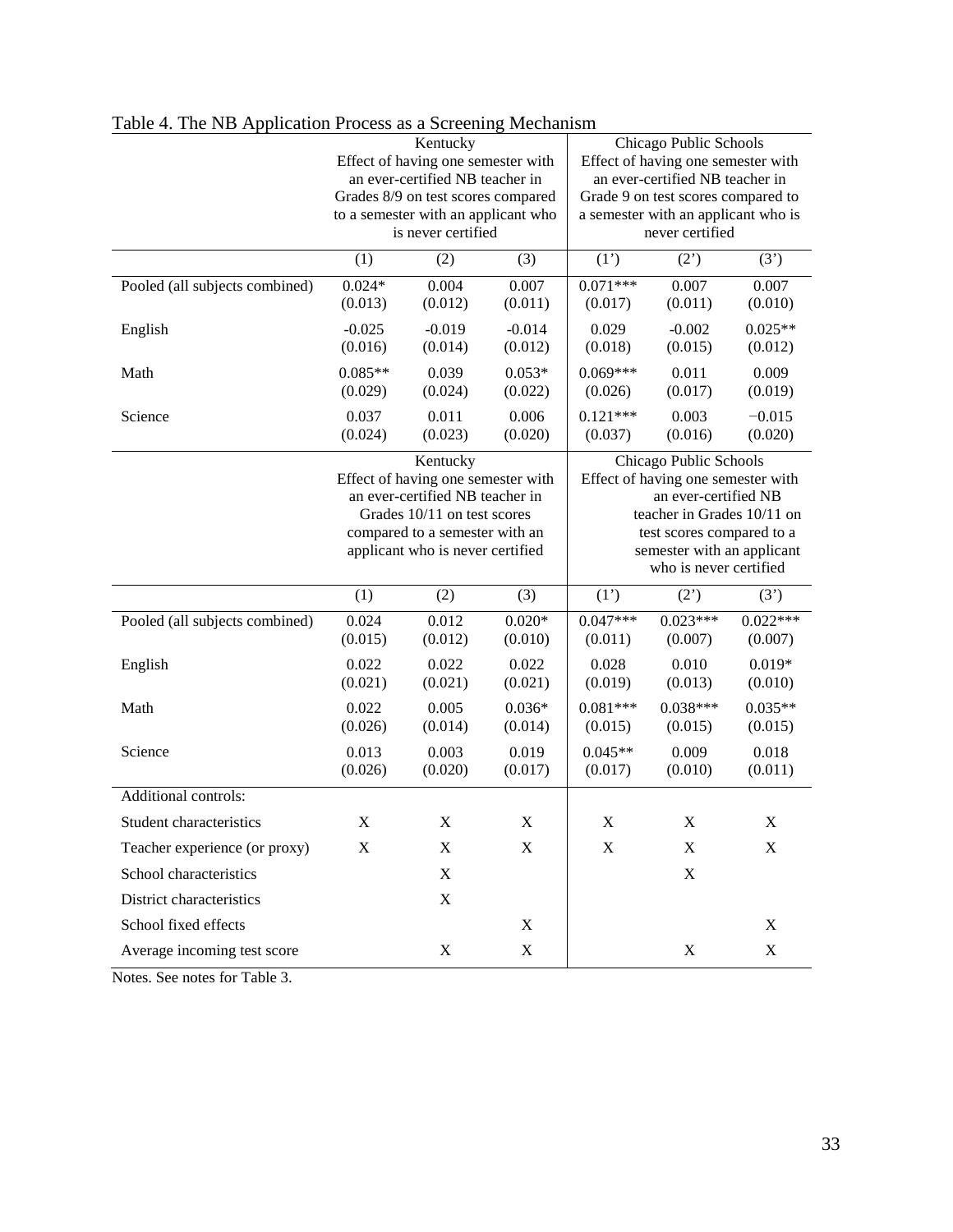|                                |                                                                                               |                           |                     | Chicago Public Schools<br>Effect of the application process<br>on student test performance<br>(Grade 9) |                                                                                                                 |                     |  |
|--------------------------------|-----------------------------------------------------------------------------------------------|---------------------------|---------------------|---------------------------------------------------------------------------------------------------------|-----------------------------------------------------------------------------------------------------------------|---------------------|--|
|                                |                                                                                               |                           |                     | (1')                                                                                                    | (2')                                                                                                            | (3')                |  |
| Pooled (all subjects combined) |                                                                                               |                           |                     |                                                                                                         |                                                                                                                 |                     |  |
| Current Applicant (Grade 9)    |                                                                                               |                           |                     | 0.008<br>(0.012)                                                                                        | 0.011<br>(0.012)                                                                                                | 0.010<br>(0.011)    |  |
| Past Applicant (Grade 9)       |                                                                                               |                           |                     | 0.002<br>(0.015)                                                                                        | $-0.009$<br>(0.015)                                                                                             | $-0.005$<br>(0.014) |  |
|                                | Kentucky<br>Effect of the application process on<br>student test performance (Grades<br>10/11 |                           |                     |                                                                                                         | Chicago Public Schools<br>Effect of the application process<br>on student test performance<br>(Grades $10/11$ ) |                     |  |
|                                | (1)                                                                                           | (2)                       | (3)                 | (1')                                                                                                    | (2')                                                                                                            | (3')                |  |
| Pooled (all subjects combined) |                                                                                               |                           |                     |                                                                                                         |                                                                                                                 |                     |  |
| Current Applicant (Grade 10)   | $-0.265$<br>(0.261)                                                                           | $-0.277$<br>(0.261)       | $-0.271$<br>(0.265) | 0.003<br>(0.012)                                                                                        | $-0.004$<br>(0.012)                                                                                             | 0.003<br>(0.012)    |  |
| Past Applicant (Grade 10)      | $-0.022$<br>(0.053)                                                                           | $-0.027$<br>(0.055)       | $-0.034$<br>(0.056) | $-0.014$<br>(0.014)                                                                                     | $-0.022$<br>(0.015)                                                                                             | $-0.015$<br>(0.014) |  |
| Current Applicant (Grade 11)   | 0.061<br>(0.074)                                                                              | 0.019<br>(0.056)          | 0.042<br>(0.080)    | 0.006<br>(0.014)                                                                                        | $-0.002$<br>(0.015)                                                                                             | 0.005<br>(0.014)    |  |
| Past Applicant (Grade 11)      | $-0.003$<br>(0.038)                                                                           | $-0.018$<br>(0.046)       | $-0.018$<br>(0.055) | 0.003<br>(0.017)                                                                                        | $-0.013$<br>(0.017)                                                                                             | $-0.005$<br>(0.017) |  |
| Additional controls:           |                                                                                               |                           |                     |                                                                                                         |                                                                                                                 |                     |  |
| Student characteristics        | X                                                                                             | X                         | X                   | X                                                                                                       | X                                                                                                               | X                   |  |
| School characteristics         |                                                                                               | $\boldsymbol{\mathrm{X}}$ |                     |                                                                                                         | X                                                                                                               |                     |  |
| District characteristics       |                                                                                               | $\boldsymbol{\mathrm{X}}$ |                     |                                                                                                         |                                                                                                                 |                     |  |
| School fixed effects           |                                                                                               |                           | $\mathbf X$         |                                                                                                         |                                                                                                                 | X                   |  |
| Average incoming test score    |                                                                                               | $\mathbf X$               | X                   |                                                                                                         | X                                                                                                               | X                   |  |

# Table 5. Human Capital Effects from Participating in the NB Application Process

Notes. See notes for Table 3.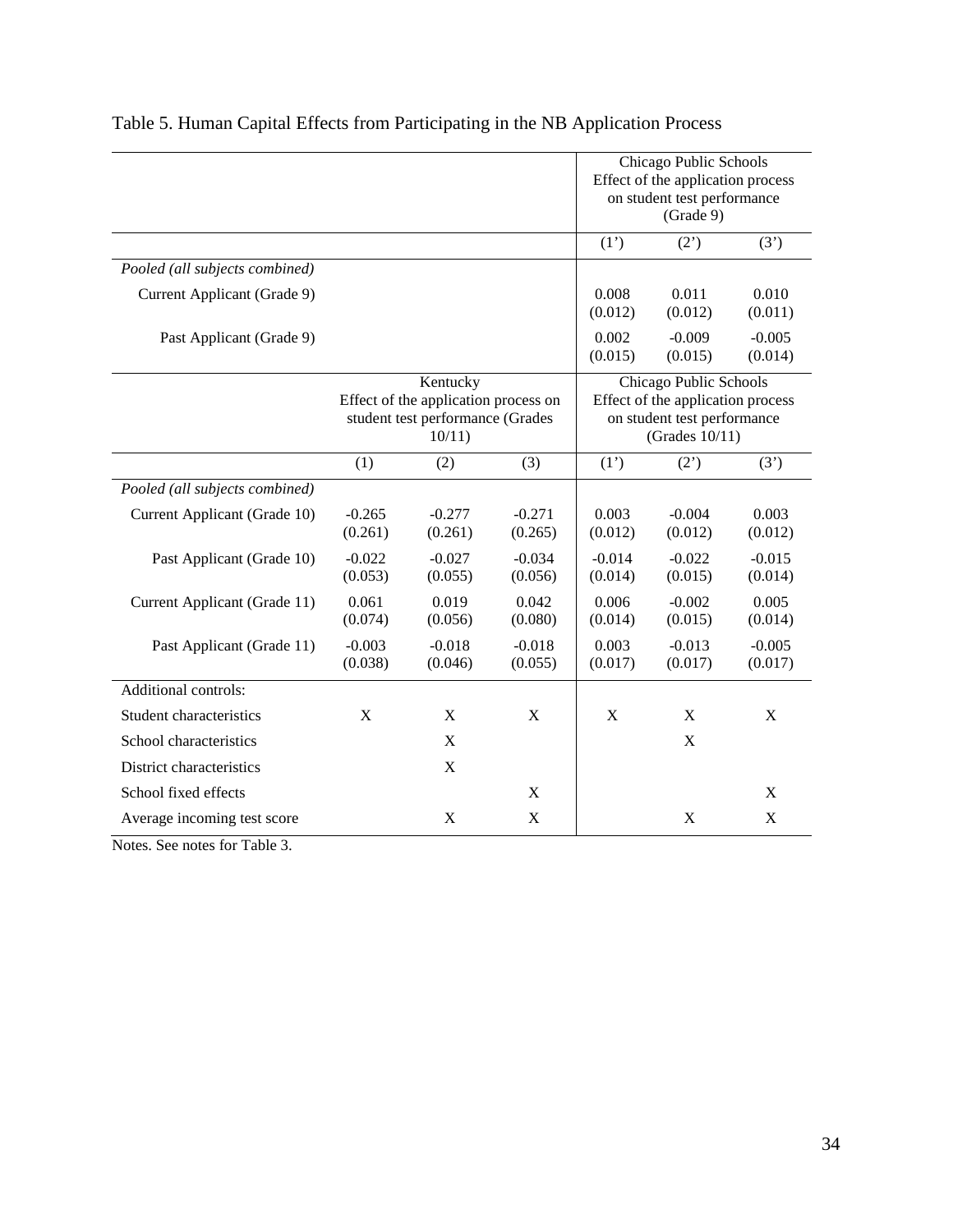# **References**

- Aaronson, D., Barrow, L., & Sander, W. (2007). Teachers and student achievement in the Chicago public high schools. *Journal of Labor Economics, 25*(1), 95–135.
- Cantrell, S., Fullerton, J., Kane, T. J., & Staiger, D. O. (2008). *National board certification and teacher effectiveness: Evidence from a random assignment experiment* (NBER Working Paper No. 14608). Cambridge, MA: National Bureau of Economic Research.
- Carnegie Task Force on Teaching as a Profession. (1986). *A nation prepared: Teachers for the 21st century.* New York: Carnegie Corporation of New York, Forum on Education and the Economy.
- Cavalluzzo, L. (2004). *Is National Board certification an effective signal of teacher quality?* Alexandria, VA: The CNA Corporation.
- Chicago Public Schools (2014) *CPS Teachers Achieve National Board Certification* Accessed at http://www.cps.edu/spotlight/pages/Spotlight548.aspx on October 16, 2014.
- Clotfelter, C. T., Ladd, H. F., & Vigdor, J. L. (2006). Teacher-student matching and the assessment of teacher effectiveness. *Journal of Human Resources, 41*(4), 778–820.
- Clotfelter, C. T., Ladd, H. F., & Vigdor, J. L. (2007). Teacher credentials and student achievement: Longitudinal analysis with student fixed effects. Economics of Education Review, 26(6), 673-682.
- Cohen, C., & Rice, J. K. (2005). *National Board certification as professional development: Pathways to success.* Washington, DC: The Finance Project.
- Cowan, J., & Goldhaber, D. (2016). National board certification and teacher effectiveness: Evidence from Washington State. *Journal of Research on Educational Effectiveness*, *9*(3), 233-258.
- Elliott, S. W., Koenig, J. A., & Hakel, M. D. (2008). Assessing accomplished teaching: Advancedlevel certification programs. Washington, DC: National Academies Press.
- Garet, M. S., Porter, A. C., Desimone, L., Birman, B. F., & Yoon, K. S. (2001). What makes professional development effective? Results from a national sample of teachers. *American Educational Research Journal, 38*(4), 915–945.
- Goldhaber, D. (2002). The mystery of good teaching. *Education Next, 2*(1), 50–55.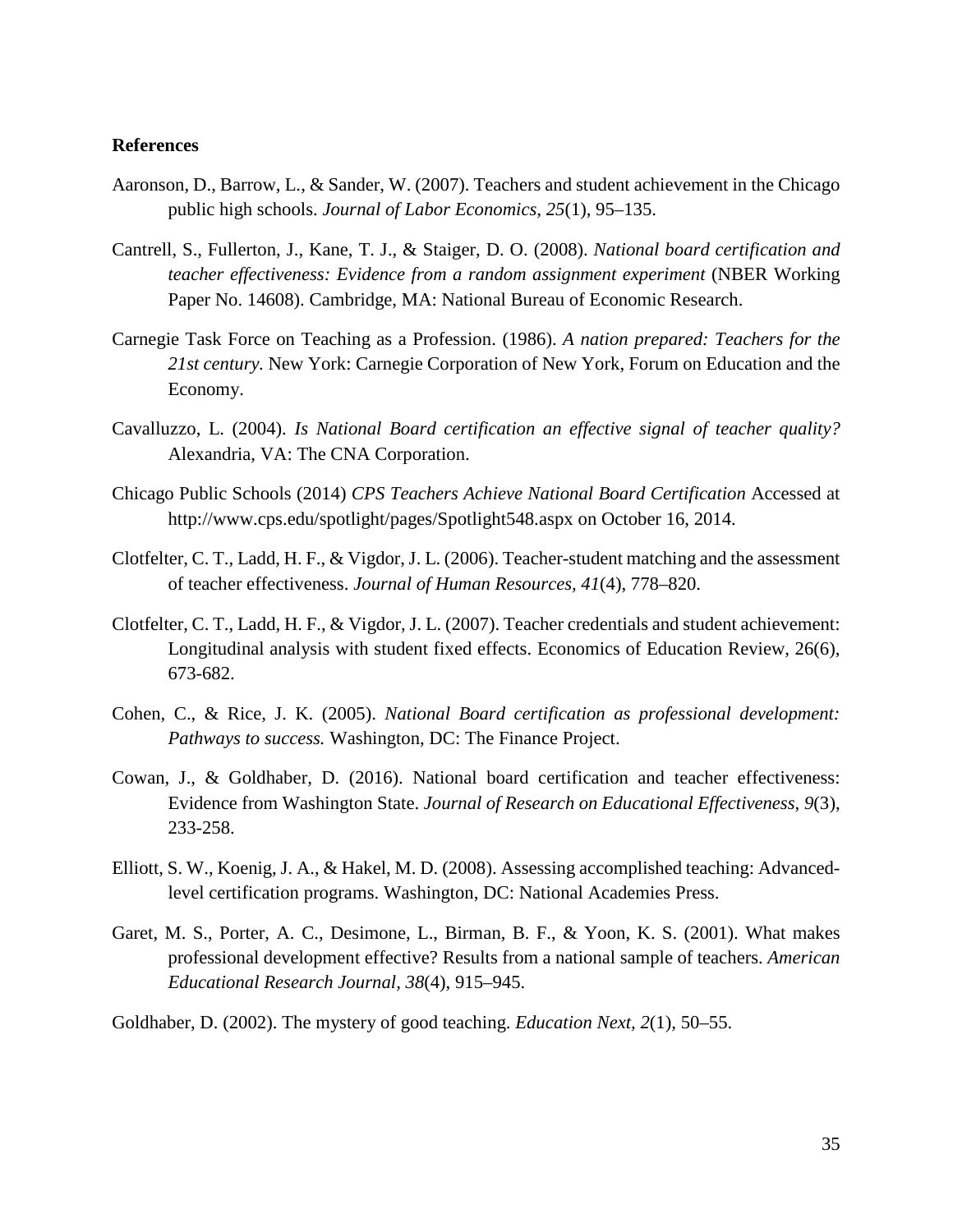- Goldhaber, D., Perry, D., and Anthony, E. (2004). The National Board for Professional Teaching Standards (NBPTS) Process: Who Applies and What Factors Are Associated with NBPTS Certification? *Educational Evaluation and Policy Analysis*, 26(4), 259-280.
- Goldhaber, D. (2007). Everyone's doing it, but what does teacher testing tell us about teacher effectiveness? *Journal of Human Resources, 42*(4), 765–794.
- Goldhaber, D., & Anthony, E. (2007). Can teacher quality be effectively assessed? National Board certification as a signal of effective teaching. *The Review of Economics and Statistics, 89*(1), 134–150.
- Harris, D. N., & Sass, T. R. (2006). *The effects of teacher training on teacher value-added.* Florida State University. Unpublished manuscript.
- Harris, D. N., & Sass, T. R. (2007). *Teacher training, teacher quality, and student achievement.* Washington, DC: The Urban Institute, National Center for Analysis of Longitudinal Data in Education Research (CALDER).
- Horoi, I., & Bhai, M. (2018). New evidence on national board certification as a signal of teacher quality. *Economic Inquiry*, *56*(2), 1185-1201.
- Jacob, B. A., & Lefgren, L. (2004). The impact of teacher training on student achievement: Quasiexperimental evidence from school reform efforts in Chicago. *The Journal of Human Resources, 50*(1), 50–79.
- Kane, T. J., Rockoff, J. E., & Staiger, D. O. (2008). What does certification tell us about teacher effectiveness? Evidence from New York City. *Economics of Education Review, 27,* 615– 631.
- Kastberg, David, Jessica Ying Chan, and Gordan Murray (2016). "Performance of U.S. 15-Year-Old Students in Science, Reading, and Mathematics Literacy in an International Context: A First Look at PISA 2015." U.S. Department of Education. Washington, DC: National Center for Education Statistics. Retrieved September 1, 2019 from [http://nces.ed.gov/pubsearch.](http://nces.ed.gov/pubsearch)
- McCaffrey, D. F., & Rivkin, S. (2007). *Empirical investigations of the effects of National Board of Professional Teaching Standards certified teachers on student outcomes.* Unpublished manuscript.
- National Board for Professional Teaching Standards. (2019). *Guide to National Board Certification.* Arlington, VA Retrieved from http://www.nbpts.org/wpcontent/uploads/Guide\_to\_NB\_Certification.pdf